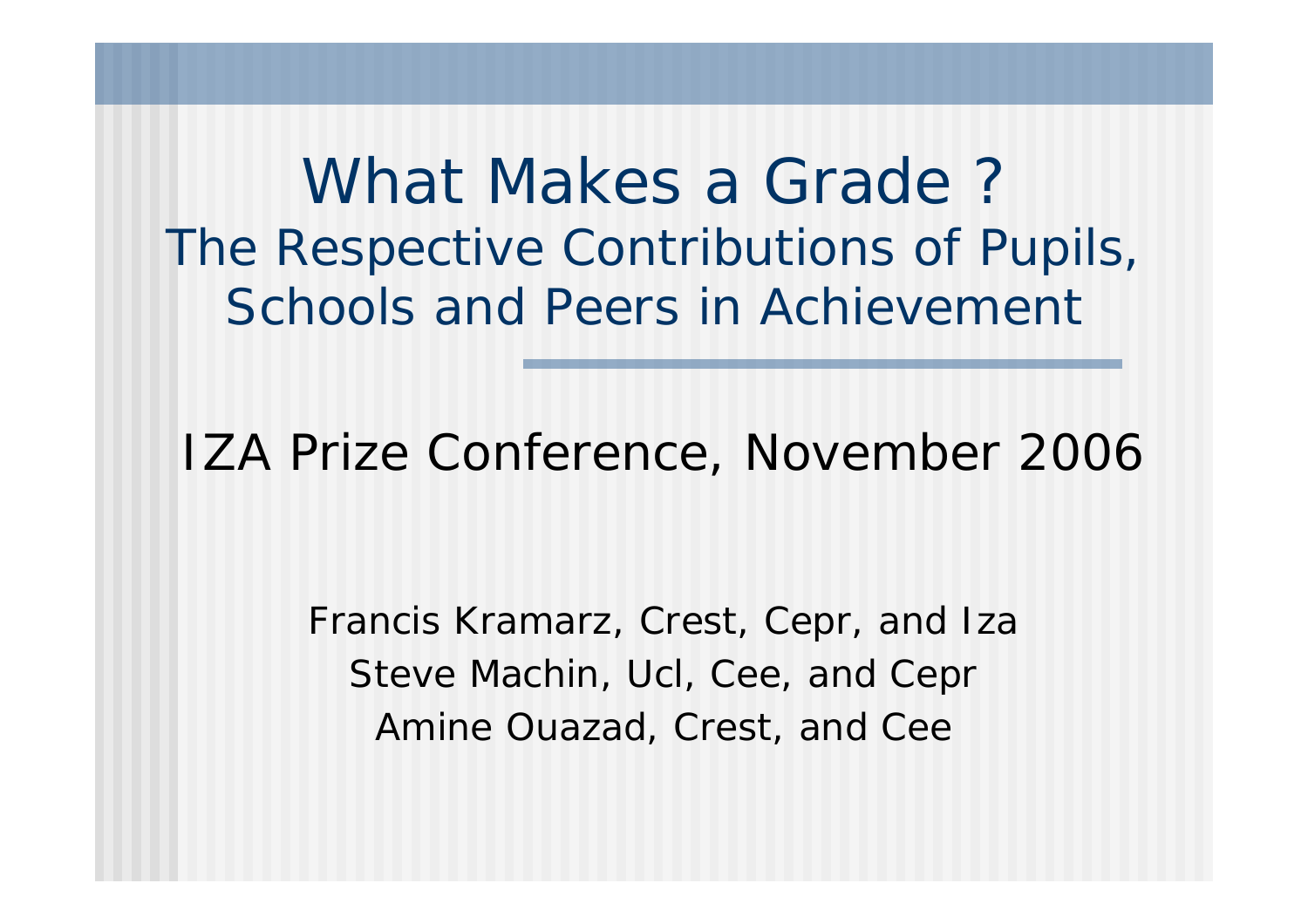## What makes a grade ?

#### **Educational inputs:**

- **Pupil's background & Family background** (Coleman 1966, …)
- School quality (School resources, Card and Krueger, JEP 1996, Krueger, QJE 1999, Hanushek, JEL 1986, EJ 2003, Hanushek et al., ECA 2005, and Levacic and Vignoles, 2002); (Teacher training, Angrist 2001…)
- Peers (Angrist et al. 2002, Hoxby 2000...).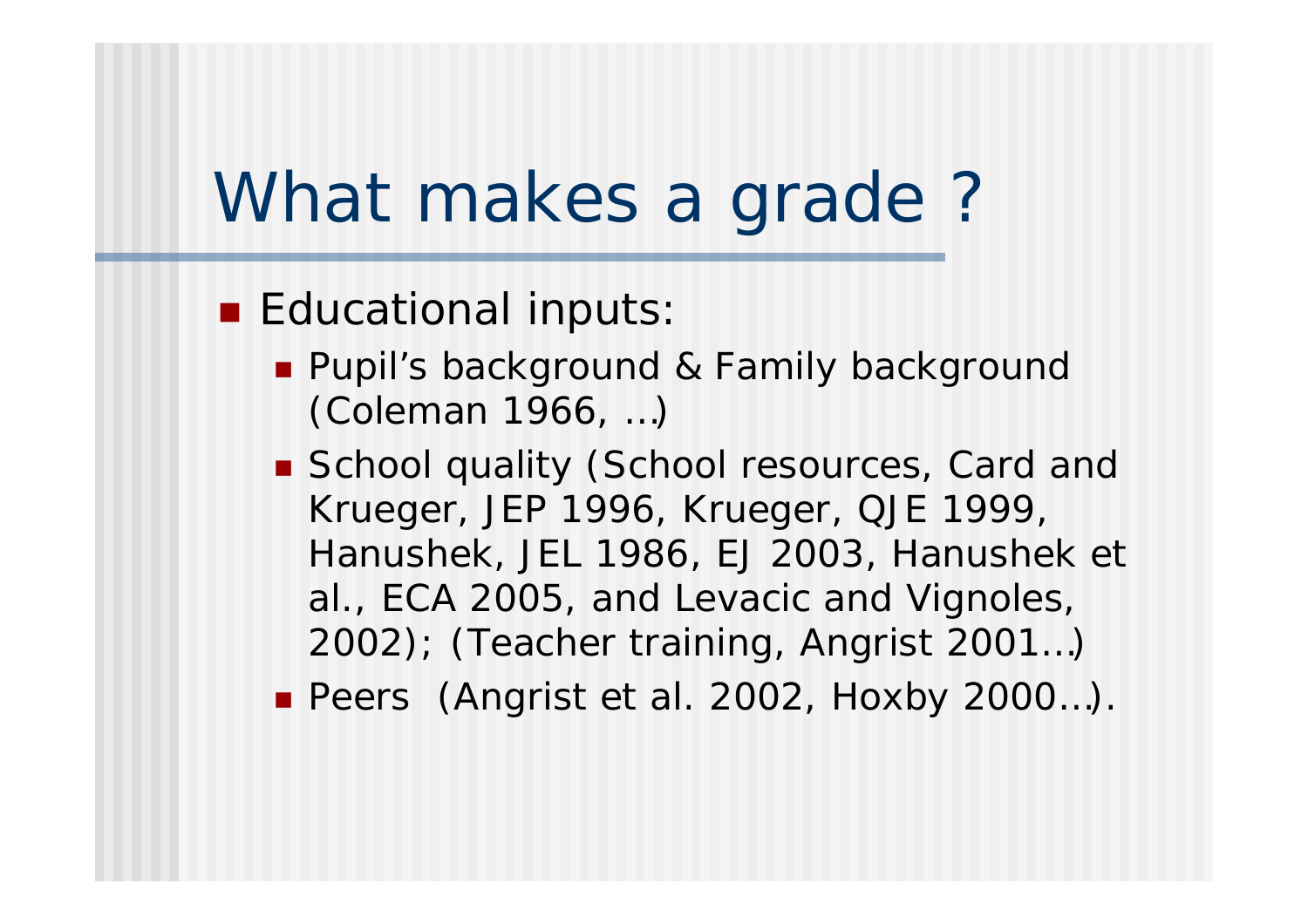### What we are doing

- We use the National Pupils database, a comprehensive educational panel including all English pupils in State schools (i.e. not independent schools).
- We estimate the respective contributions of schools, peers and pupils in educational achievement.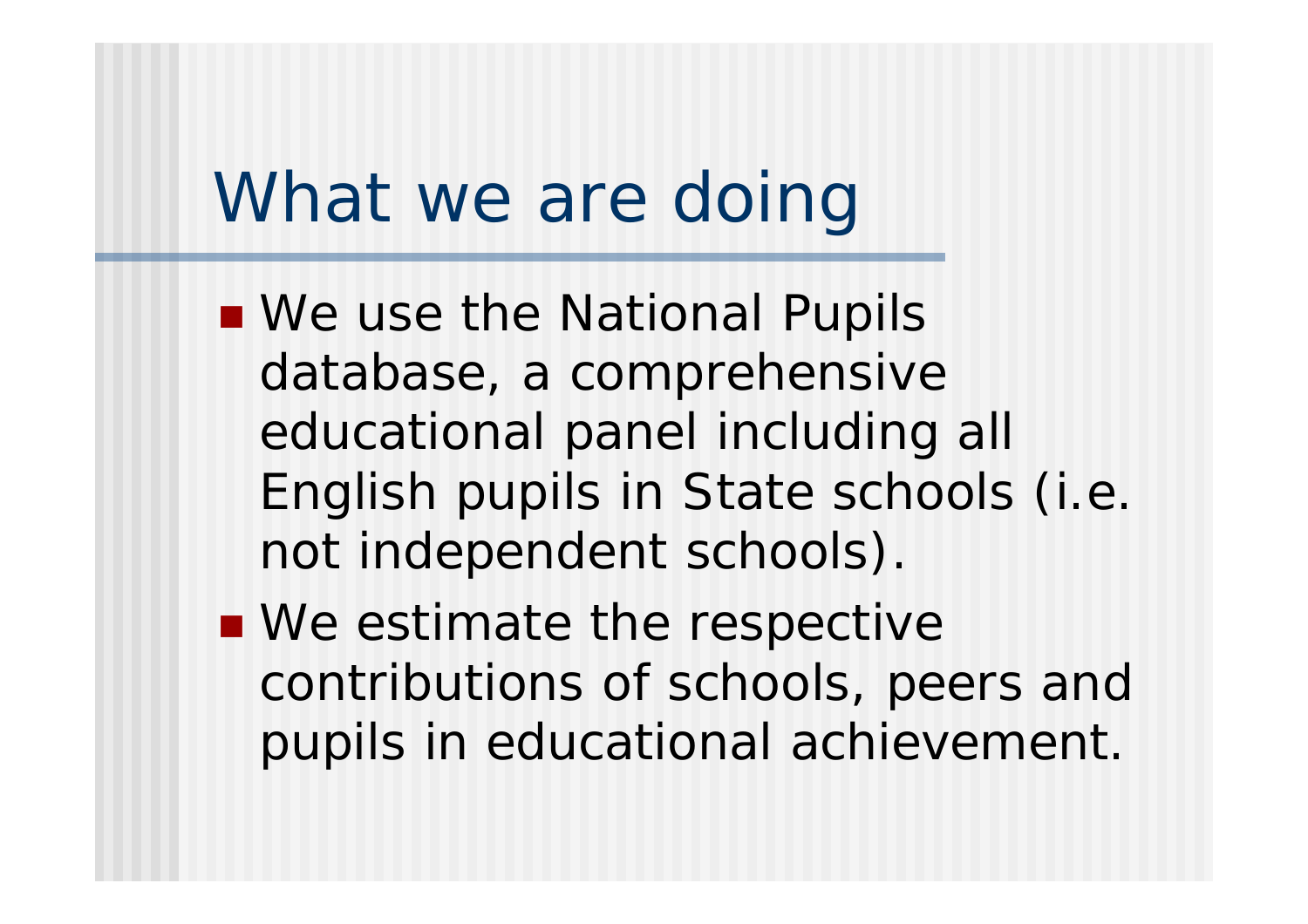## **Outline**

- The English educational system
- **The dataset**
- **Specification and Identification hypothesis**
- Results and analysis of the respective contributions of pupils' backgrounds, peer effects and school quality.
- Concluding remarks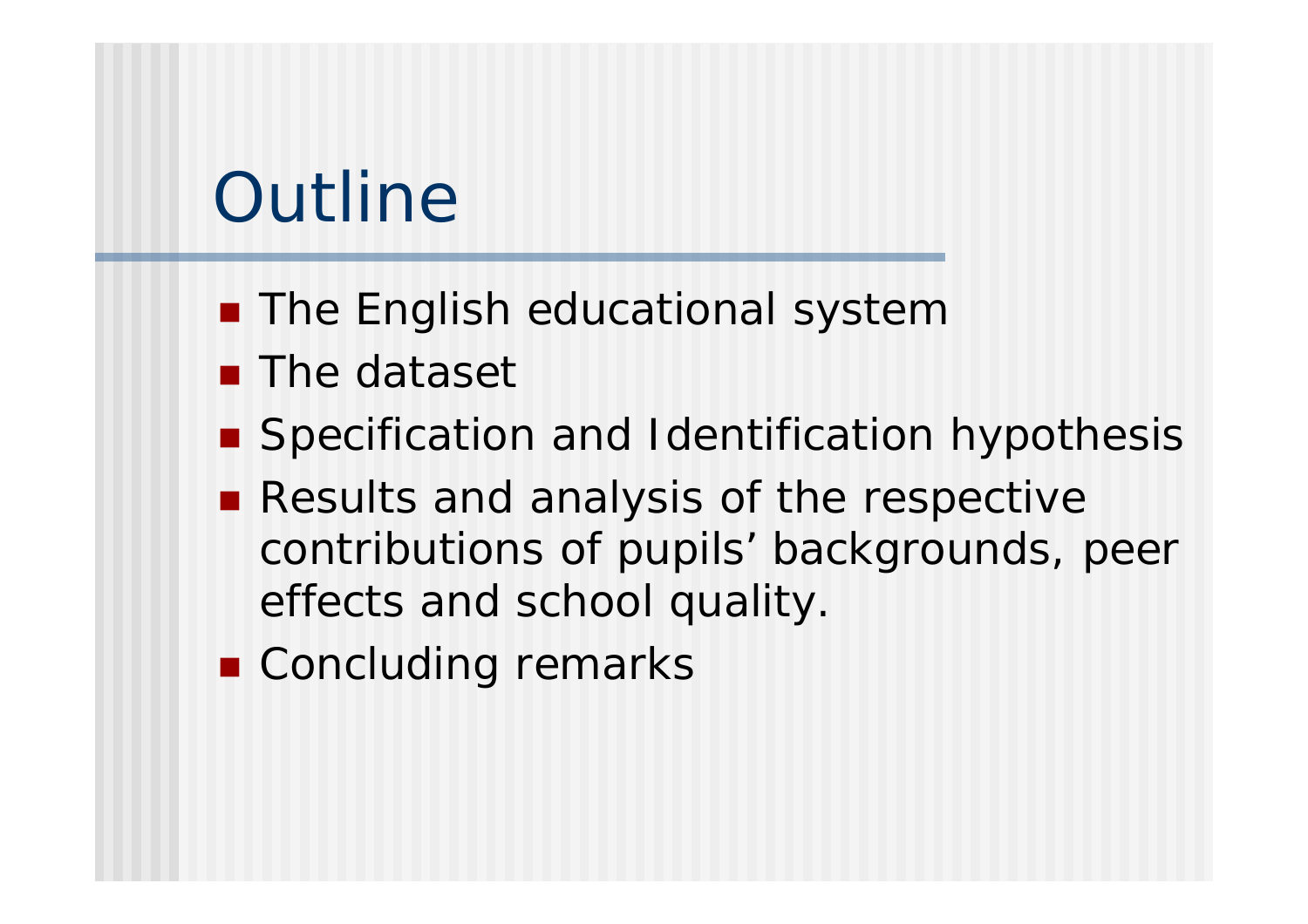# The English educational system

- F Pupils enter primary school in the year in which they reach five.
- **They go through the National Curriculum, Key Stages.**
- End of each Key Stage: national examinations, anonymous and externally set and marked.
	- Key Stage 1 : 5 to 7
	- Key Stage 2 : 7 to 11
	- Key Stage 3 : 11 to 14
- Test scores are used for League tables, published on the web and in local newspapers.
- $\mathbf{r}$  Policy relevance : Estelle Morris, the Education Secretary, resigned in 2002 for missing the target for Key Stage attainment.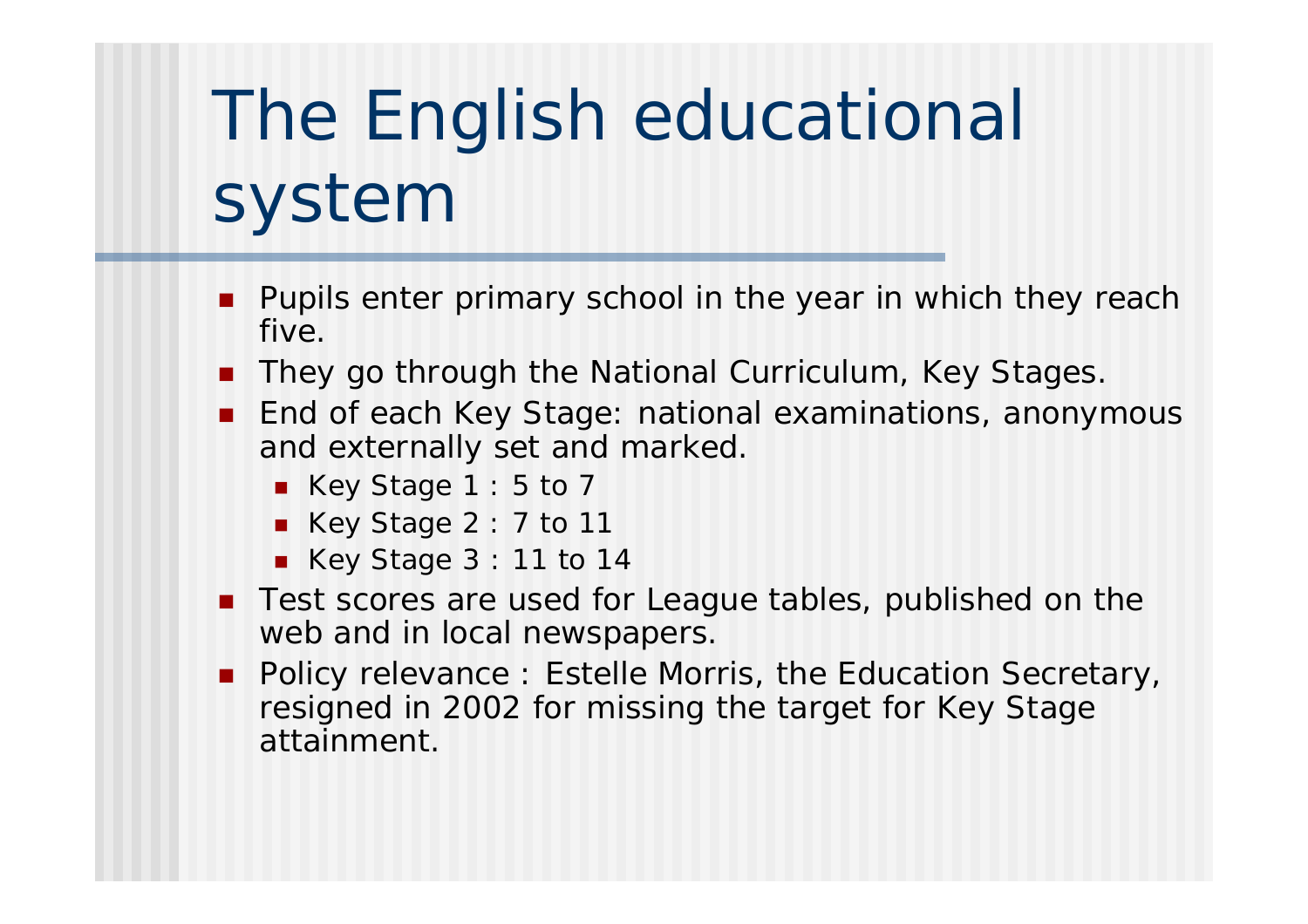#### The dataset

- **Comprehensive**: all pupils in state schools at the end of Key Stage 1, 2 and 3
- **Test scores** in English, Maths and Science.
- **Policy relevant**: examinations are externally set and marked.
- **Panel data**: Pupils and Schools can be followed over time.
- **Pupil characteristics**: Ethnicity, Gender, Free School Meal status, Special Educational Needs.
- **School status**: Community Schools, Voluntary Schools, Foundation Schools, Special Schools
- **Standardized test scores**: mean 50, Std. Dev. 10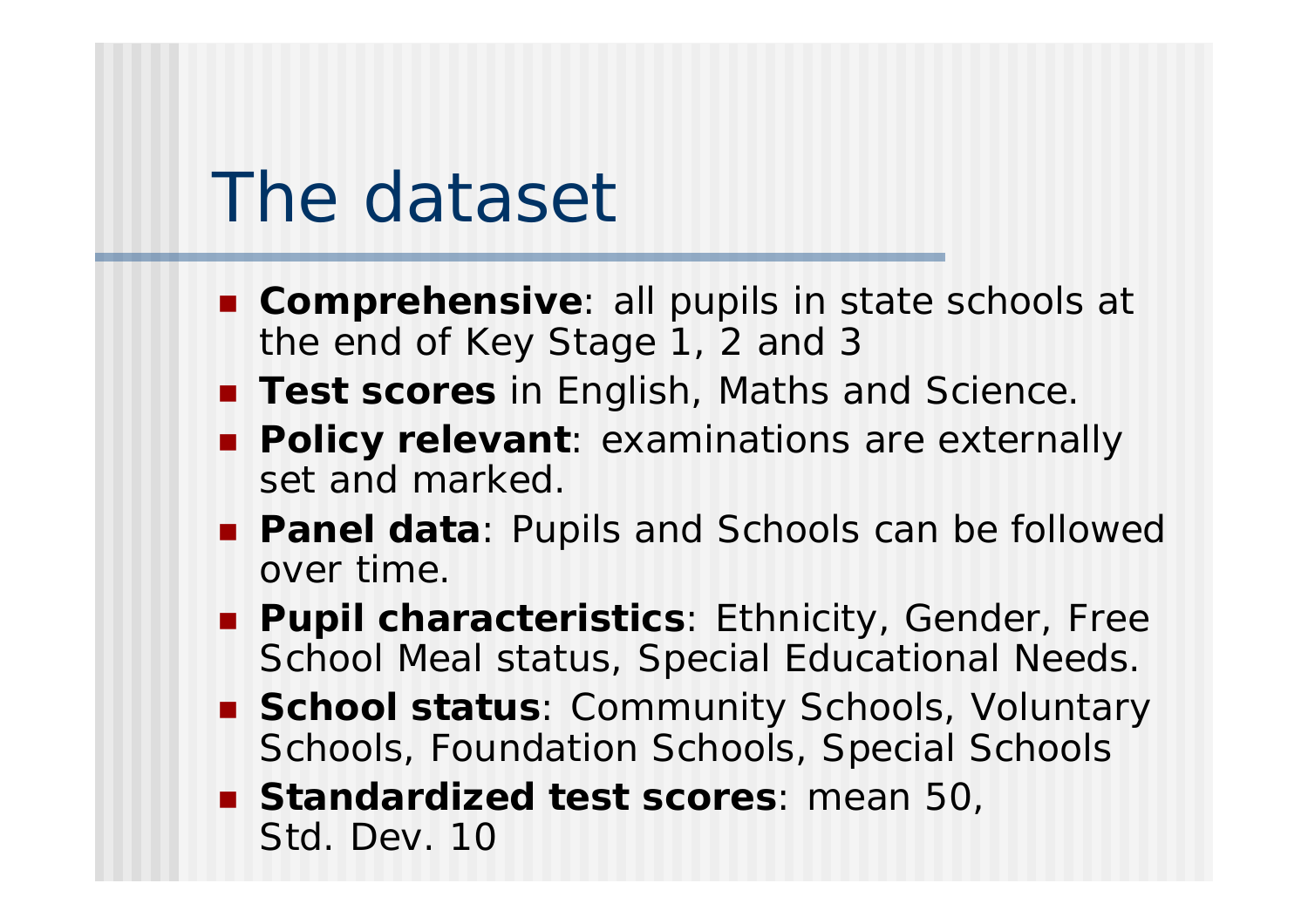### The dataset

| <b>Key Stage</b> | $\mathbf{1}$    | $\overline{2}$ | 3            | $\overline{\mathbf{4}}$ |  |
|------------------|-----------------|----------------|--------------|-------------------------|--|
| Age              | $\overline{7}$  | 11             | 14           | 16                      |  |
| Grade            | $\overline{2}$  | 6              | 9            | 11                      |  |
| <b>Topics</b>    | Maths           | Maths          | <b>Maths</b> |                         |  |
|                  | English         | English        | English      | <b>GCSEs</b>            |  |
|                  |                 | Science        | Science      |                         |  |
| School types     | Primary         |                |              |                         |  |
|                  | Infant          | Junior         |              |                         |  |
|                  | Infant & Junior |                | Secondary    |                         |  |
|                  | First or lower  | Middle         |              |                         |  |
|                  | First & Middle  |                |              |                         |  |
|                  | Primary         |                | Junior High  | College                 |  |
| Cohorts          | 2000            | 2004           |              |                         |  |
|                  | 1999            | 2003           |              |                         |  |
|                  | 1998            | 2002           |              |                         |  |
|                  |                 | 2001           | 2004         |                         |  |
|                  |                 | 2000           | 2003         |                         |  |
|                  |                 | 1999           | 2002         | 2004                    |  |
|                  |                 |                | 2001         | 2003                    |  |
|                  |                 |                | 2000         | 2002                    |  |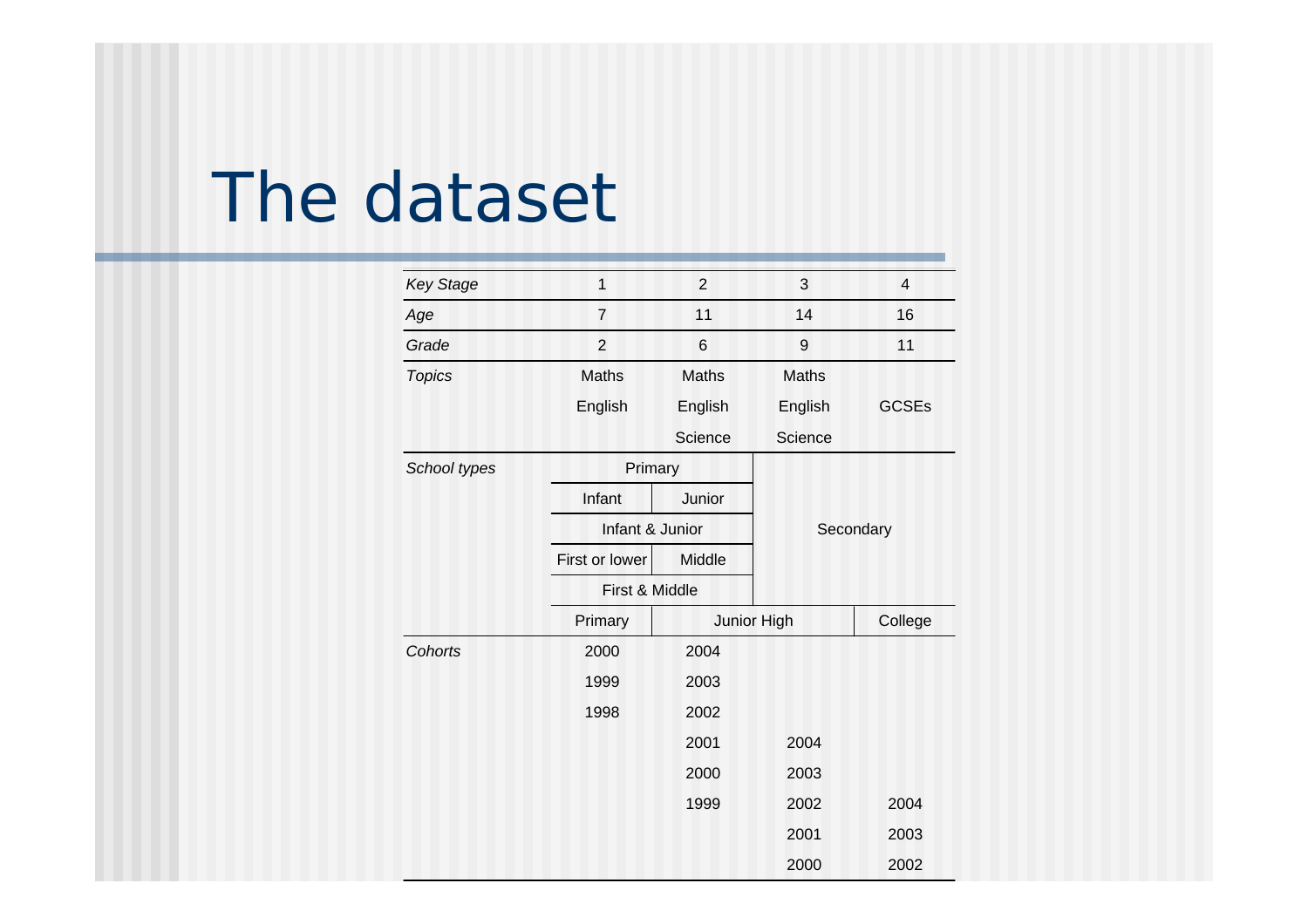|                                                                               |                      | Number                                                                      |                                        |                                    | Percentage                                |  |
|-------------------------------------------------------------------------------|----------------------|-----------------------------------------------------------------------------|----------------------------------------|------------------------------------|-------------------------------------------|--|
| Number of Pupils<br>Number of Schools<br>Number of Year-Groups<br>Sample Size |                      | 1783281<br>pupils<br>20708<br>schools<br>96 163<br>year-groups<br>8 660 561 |                                        | (100,00%                           |                                           |  |
|                                                                               |                      |                                                                             |                                        |                                    |                                           |  |
| Of Which:<br>Key Stage 1 observations<br>Key Stage 2 observations             |                      | 3 403 213<br>5 257 348                                                      |                                        | $(39,30\%)$<br>$(60, 70\%)$        |                                           |  |
| Of Which:                                                                     |                      |                                                                             |                                        |                                    |                                           |  |
| Key Stage 1:                                                                  | 1998<br>1999<br>2000 |                                                                             | 1 122 020<br>1 158 427<br>1 122 751    |                                    | $(12,96\%)$<br>$(13,38\%)$<br>$(12,96\%)$ |  |
| Key Stage 2:                                                                  | 2002<br>2003<br>2004 | 1703236<br>1821893<br>1732 219                                              |                                        | (19,67%)<br>(21,04%<br>$(20,00\%)$ |                                           |  |
|                                                                               |                      |                                                                             | Number                                 |                                    | Percentage                                |  |
| Boy                                                                           |                      | 4 413 066                                                                   |                                        | $(50, 96\%)$                       |                                           |  |
| Free School Meal                                                              |                      |                                                                             | 1 486 517                              | (17, 16%)                          |                                           |  |
| <b>Special Educational Needs</b>                                              |                      |                                                                             | 1 966 563                              |                                    | (22,71%)                                  |  |
| English spoken at home                                                        |                      | 7893062                                                                     |                                        | $(91, 14\%)$                       |                                           |  |
|                                                                               |                      | Mean                                                                        | (Std. Dev.)                            | Min.                               | Max.                                      |  |
| <b>All Test Scores</b>                                                        |                      | 50,00                                                                       | (10,00)                                | 12,68                              | 80,57                                     |  |
| Key Stage 1 Test Scores<br>English<br>Maths                                   |                      | 50,00<br>50,00<br>50,00                                                     | (10,00)<br>(10,00)<br>(10,00)          | 12,93<br>21,02<br>12,93            | 80,57<br>80,57<br>78,00                   |  |
| Key Stage 2 Test Scores<br>English<br>Maths<br>Science                        |                      | 50,00<br>50,00<br>50,00<br>50,00                                            | (10,00)<br>(10,00)<br>10,00)<br>10,00) | 12,68<br>20,48<br>23,99<br>12,68   | 74,26<br>74,13<br>66,45<br>74,26          |  |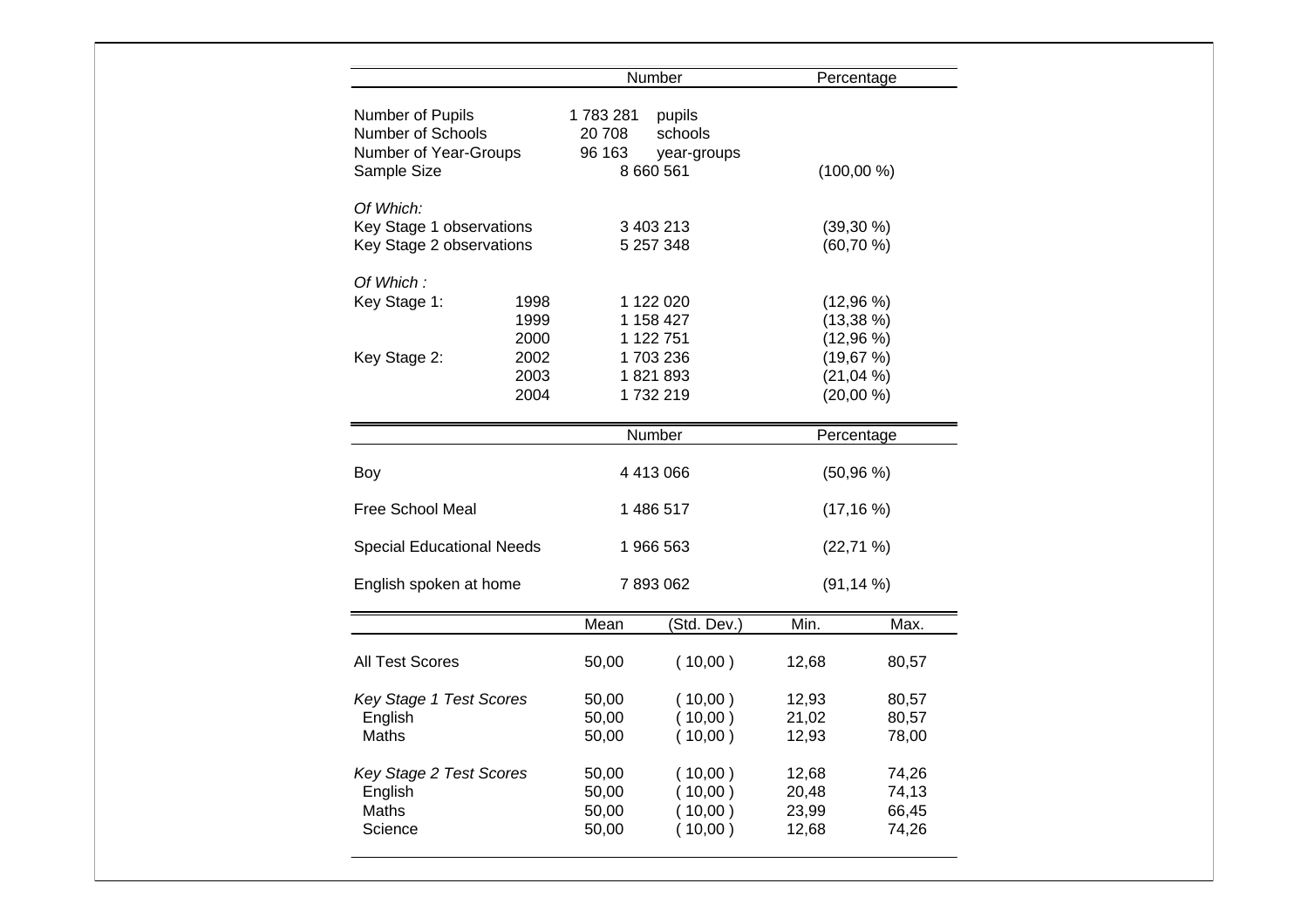#### Specification (1): Pure School and Pupil Effects

$$
y_{i,f,t} = \theta_i + \psi_{J(i,t)} + D_{i,f,t} \delta + \varepsilon_{i,f,t}
$$

- $\blacksquare$   $\theta$  : Pupil effect
- **■** ψ: School effect
- D<sub>i,f,t</sub> : Controls (*f*: field)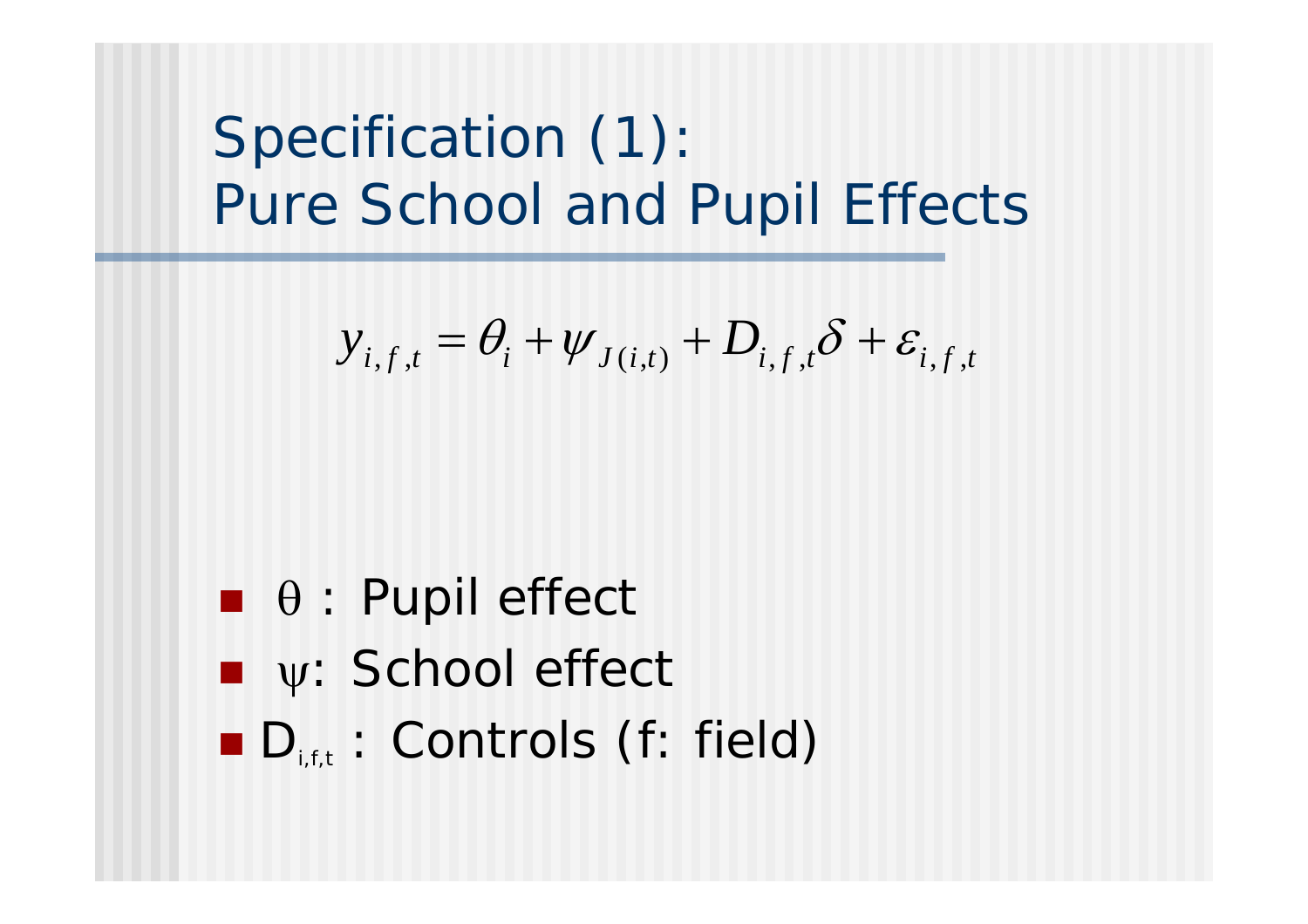# Identification hypothesis (1-1)

- **I** Identification constraint for pupil and school effects:
	- **Effects can be compared when they lie in the** same *mobility group*
	- Rule: pupil *i* and school *j* are in the same *mobility group* if pupil i attended school *j* once.
	- **Proof of identification see Abowd, Creecy,** Kramarz.
	- We find one large group encompassing more than 99.9% of the observations.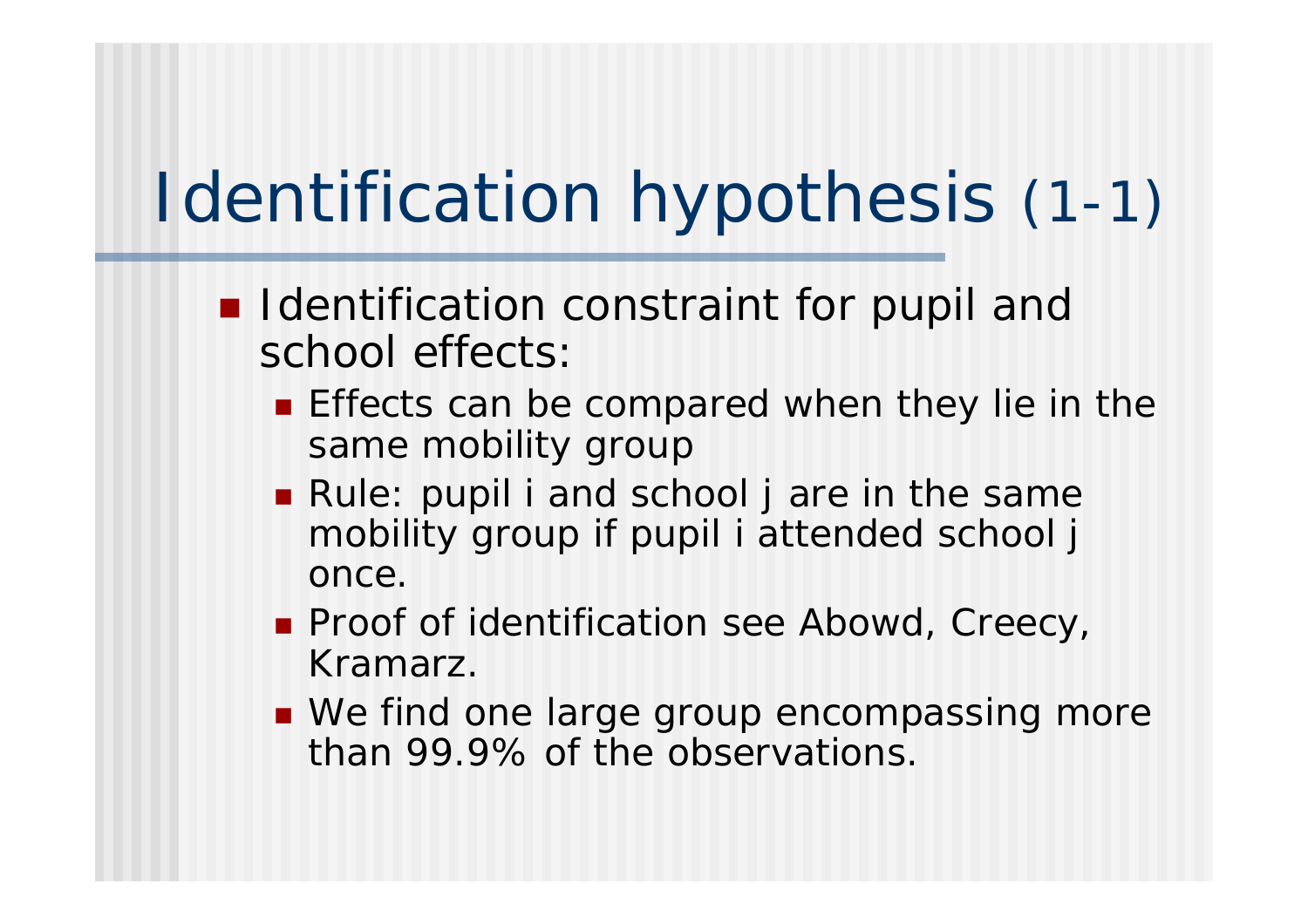# Identification hypothesis (1-2)

**Formally,** 

$$
E(\varepsilon|i, J(i,t), D_{i,f,t}) = 0
$$

- No omitted time-varying variable should both have an impact on test scores and be correlated with pupil/school effects.
- e.g. if unemployment shocks affect both mobility – leads to bad schools - and test scores – bad shock on y -, then the difference between bad and good schools will be overestimated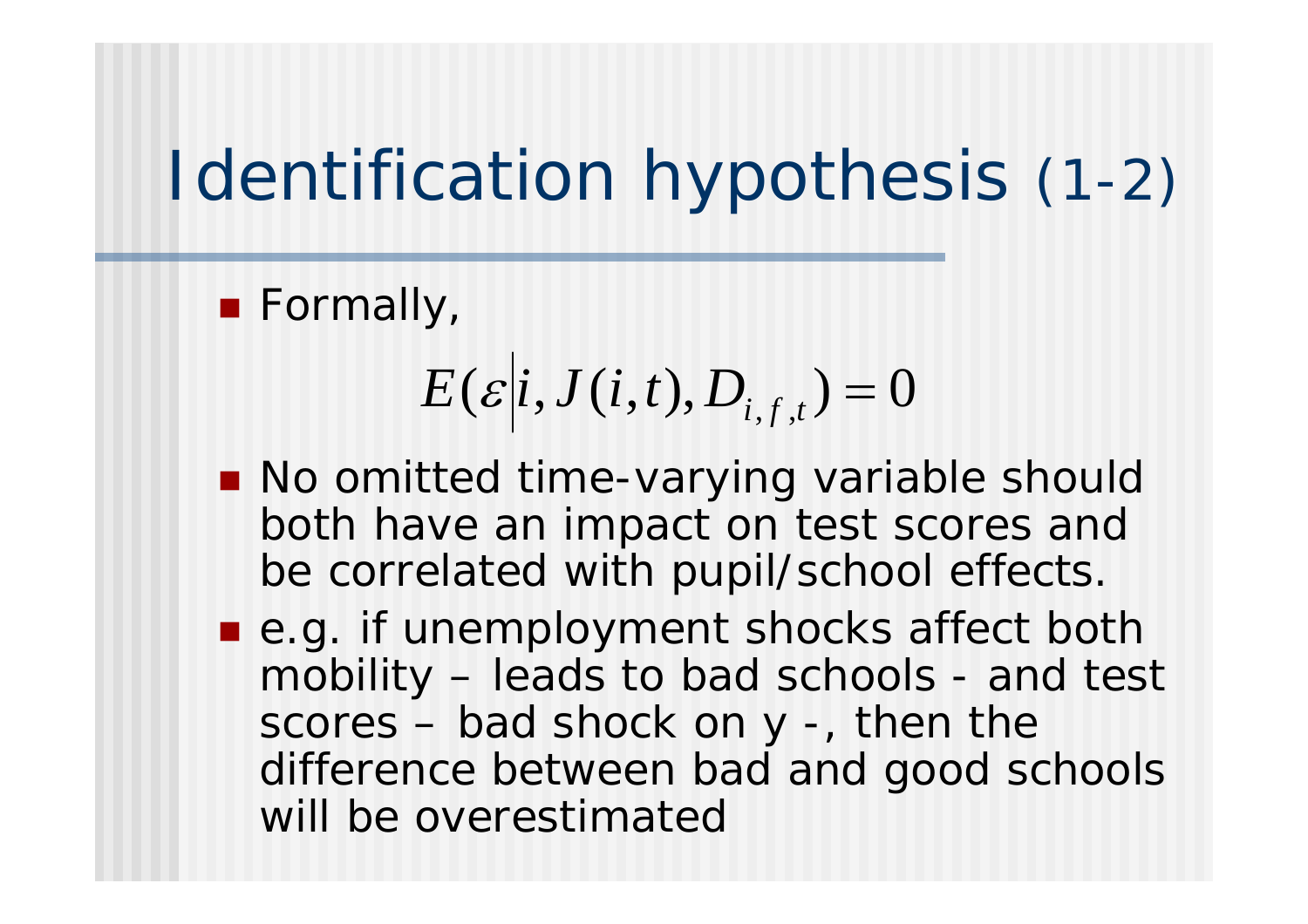Issues in the School effects and Pupil effects model

- (I) Inputs can be time-varying – school composition, teacher quality, school resources.
- (II) Past achievement and/or past inputs matter.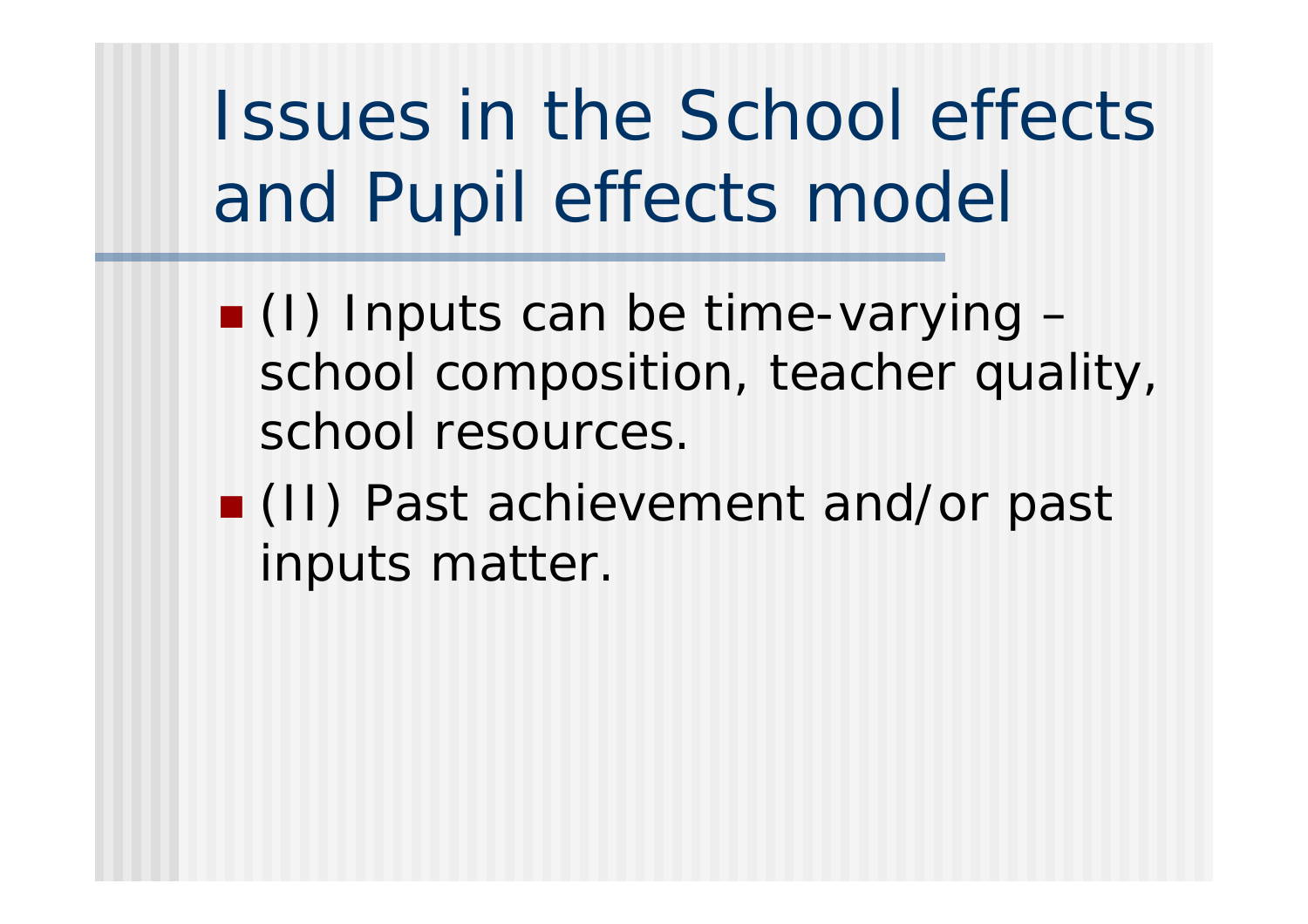#### Specification (2): School-Grade and Pupil Effects

$$
y_{i,f,t} = \theta_i + \varphi_{J(i,t),G(i,t),t} + D_{i,f,t}\delta + \varepsilon_{i,f,t}
$$

- $\blacksquare$   $\theta$  : Pupil effect
- **■** φ : School Grade Year effect
- $\blacksquare$   $\blacksquare$   $\blacksquare$   $\blacksquare$   $\blacksquare$   $\blacksquare$   $\blacksquare$   $\blacksquare$   $\blacksquare$   $\blacksquare$   $\blacksquare$   $\blacksquare$   $\blacksquare$   $\blacksquare$   $\blacksquare$   $\blacksquare$   $\blacksquare$   $\blacksquare$   $\blacksquare$   $\blacksquare$   $\blacksquare$   $\blacksquare$   $\blacksquare$   $\blacksquare$   $\blacksquare$   $\blacksquare$   $\blacksquare$   $\blacksquare$   $\blacksquare$   $\blacksquare$   $\blacksquare$   $\blacks$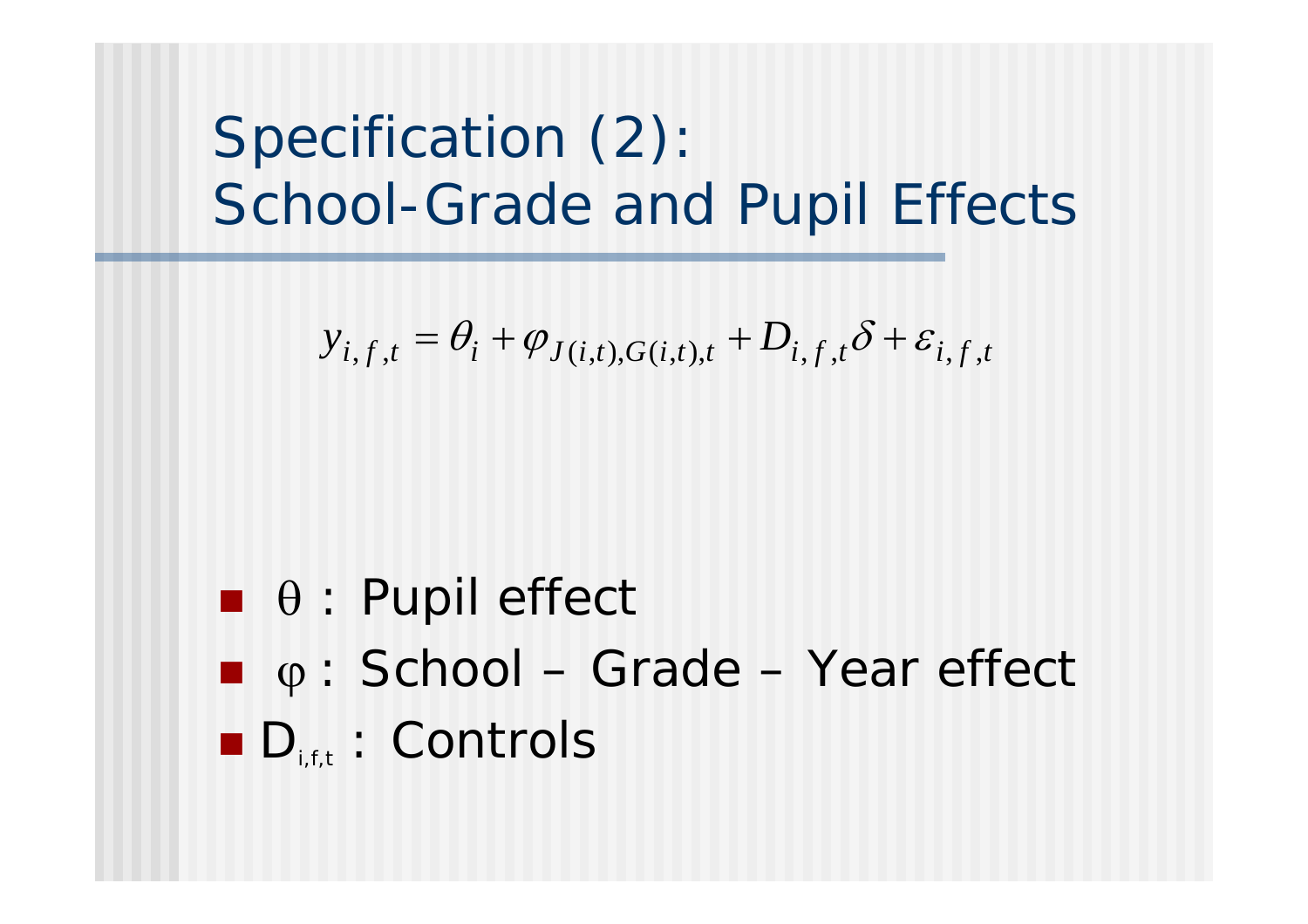# Identification hypothesis (2-1)

- **I** Identification constraint for pupil and school effects:
	- **Effects can be compared when they lie in the same** *mobility group*
	- Rule: pupil *i* and school-grade-year *j,g,t* are in the same *mobility group* if pupil i attended schoolgrade-year *j,g,t* once.
	- **Proof of identification see Kramarz, Machin, Ouazad** (same as AKM).
	- We find one large group encompassing more than 99.9% of the observations ???
	- **Nith three cohorts, we expect three large groups;** but repetitions, small but sizeable, connect these three groups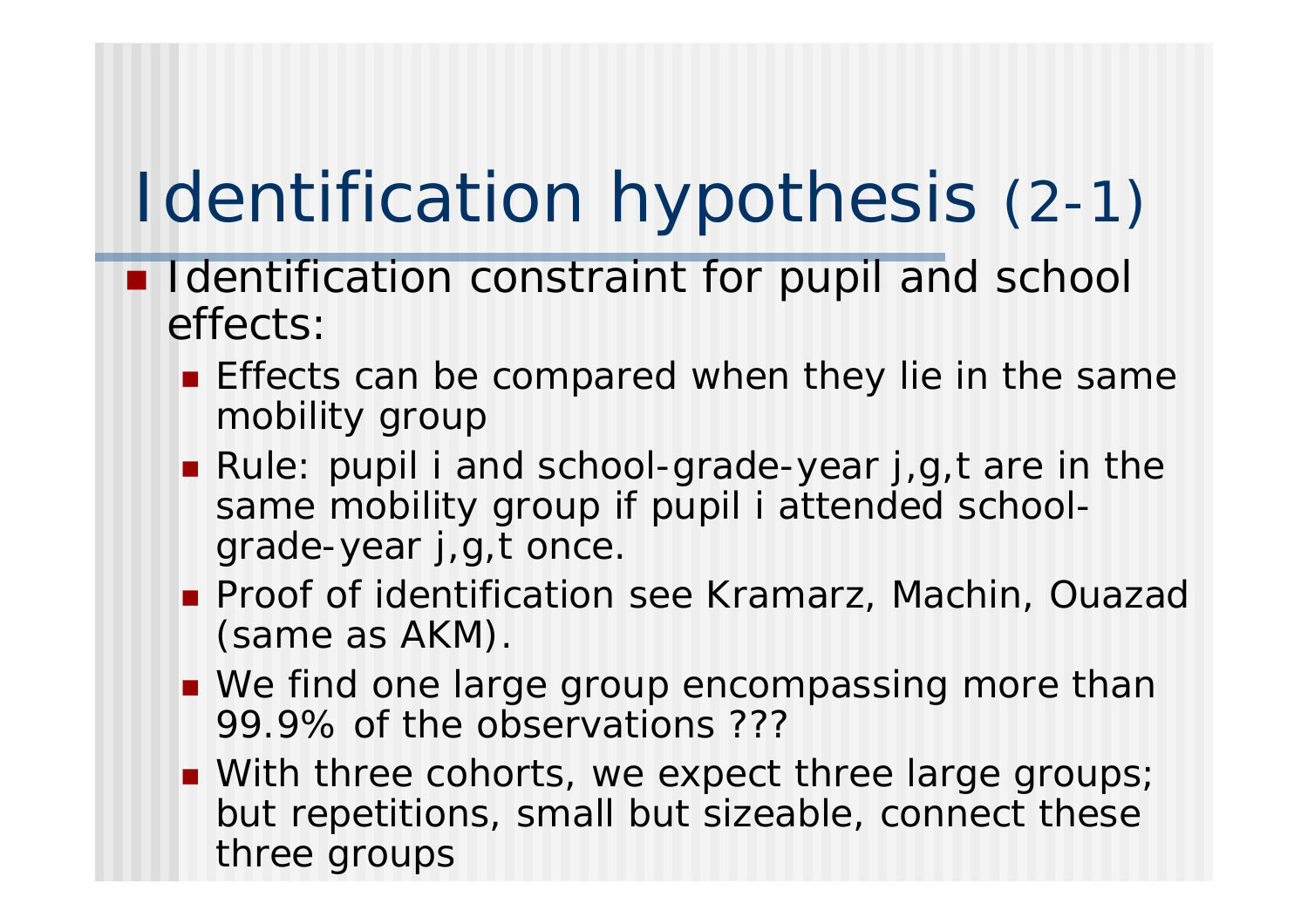# Identification hypothesis (2-2)

**Formally,** 

 $E(\mathcal{E}|i,J(i,t)\,\otimes\, G(i,t)\,\otimes\, t,D_{i,f,t})$  $=0$ 

- No omitted time-varying variable should both have an impact on test scores and be correlated with pupil/(school-gradeyear) effects.
- e.g. if unemployment shocks affect both mobility – leads to bad schools - and test scores – bad shock on y -, then the estimated effects can be purged and the real effects estimated but …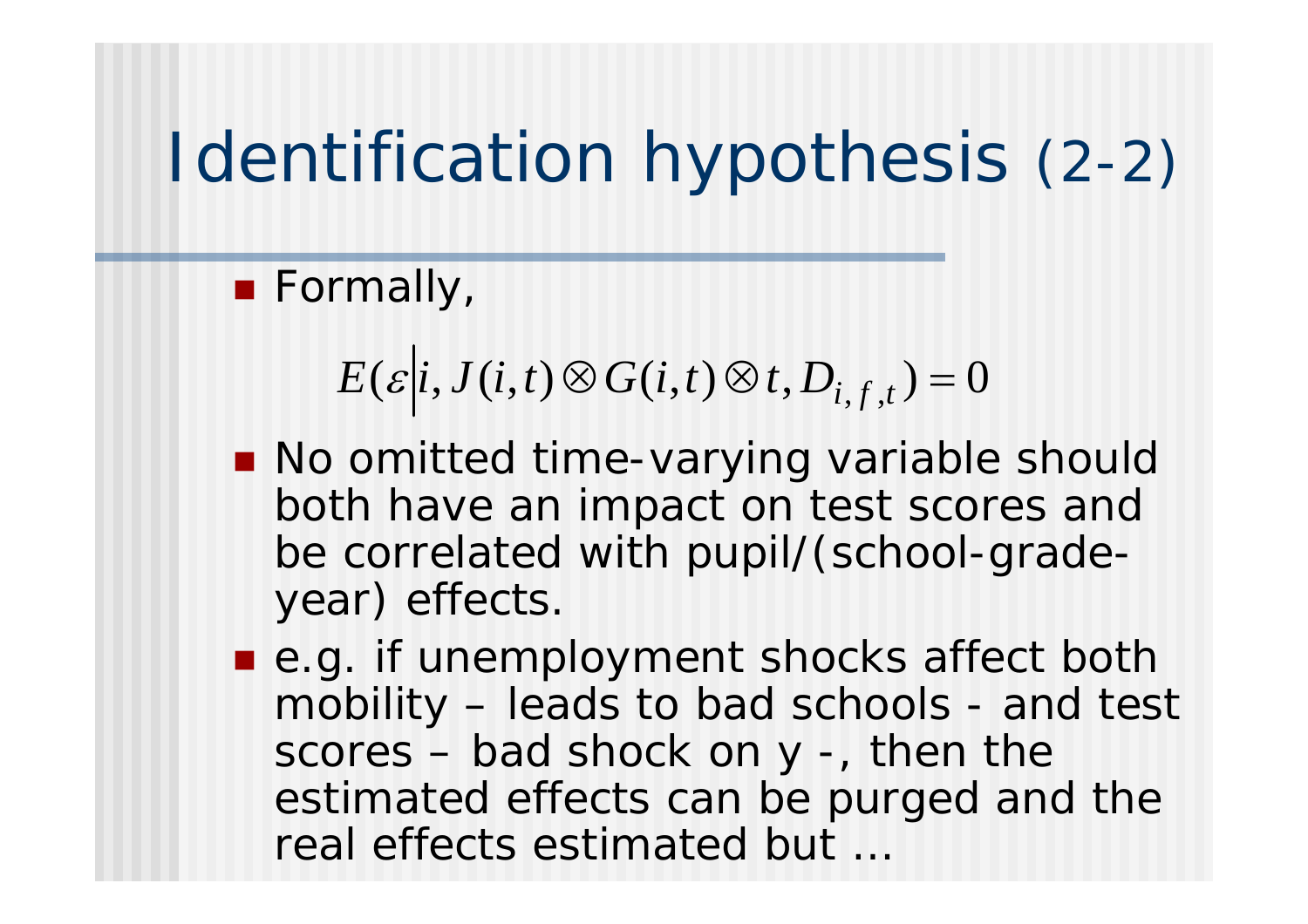#### Specification (3): Contemporaneous and Past School-Grade and Pupil Effects

$$
y_{i,f,t} = \theta_i + \varphi_{J(i,t),G(i,t),t} + \lambda \varphi_{J(i,t-1),G(i,t-1),t-1} + D_{i,f,t} \delta + \varepsilon_{i,f,t}
$$

- $\blacksquare$   $\theta$  : Pupil effect
- **■** φ : School Grade Year effect
- $\blacksquare$   $\blacksquare$   $\blacksquare$   $\blacksquare$   $\blacksquare$   $\blacksquare$   $\blacksquare$   $\blacksquare$   $\blacksquare$   $\blacksquare$   $\blacksquare$   $\blacksquare$   $\blacksquare$   $\blacksquare$   $\blacksquare$   $\blacksquare$   $\blacksquare$   $\blacksquare$   $\blacksquare$   $\blacksquare$   $\blacksquare$   $\blacksquare$   $\blacksquare$   $\blacksquare$   $\blacksquare$   $\blacksquare$   $\blacksquare$   $\blacksquare$   $\blacksquare$   $\blacksquare$   $\blacksquare$   $\blacks$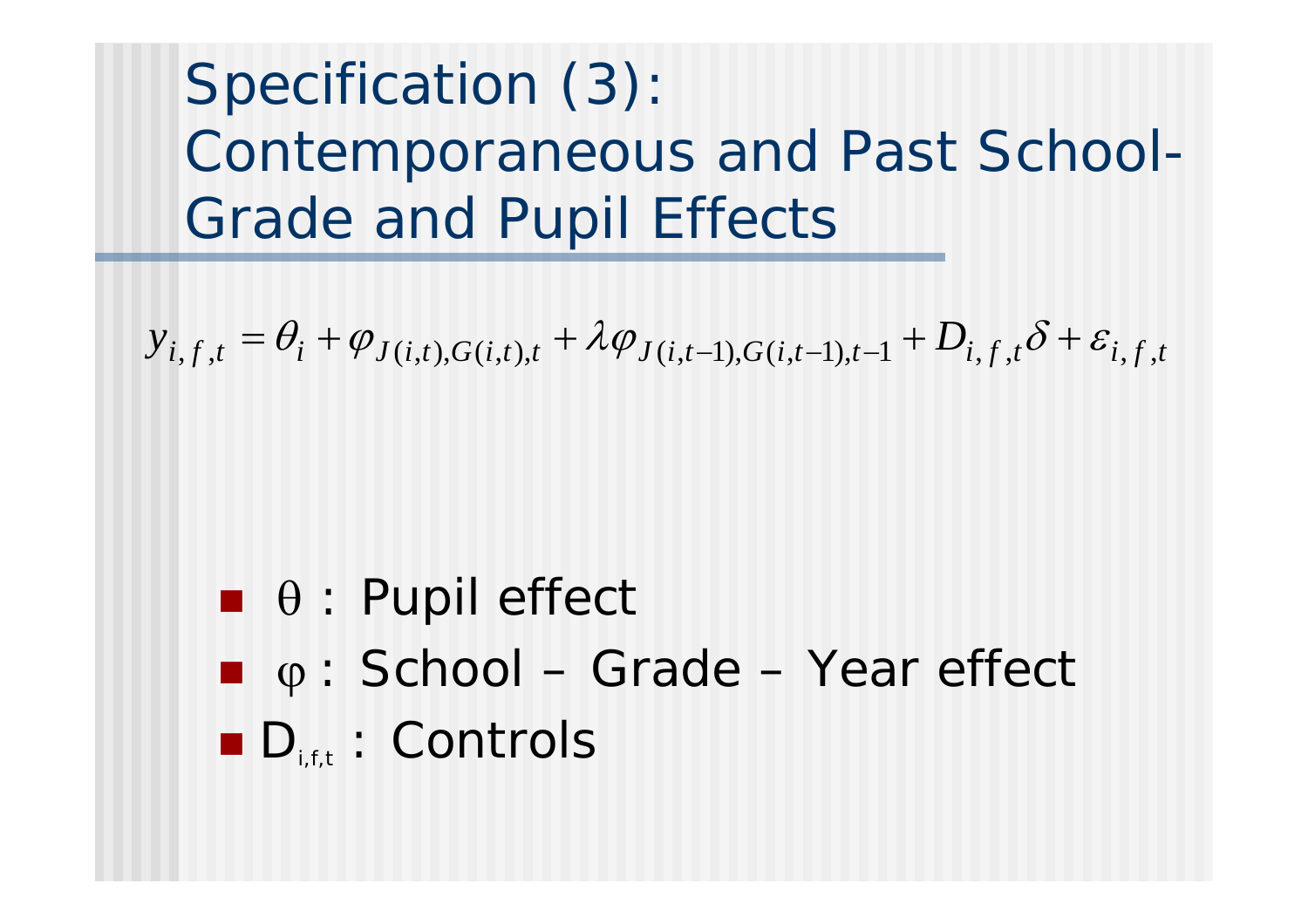# Identification hypothesis (3-1)

- **I** Identification constraint for pupil and school effects:
	- **Effects can be compared when they lie in the** same *mobility group*
	- Rule: pupil *i* and school-grade-year *j,g,t* are in the same *mobility group* if pupil i attended school-grade-year *j,g,t* once.
	- **Proof of identification see Kramarz, Machin,** Ouazad.
	- We find one large group encompassing more than 99.9% of the observations (same as before, due to repetitions)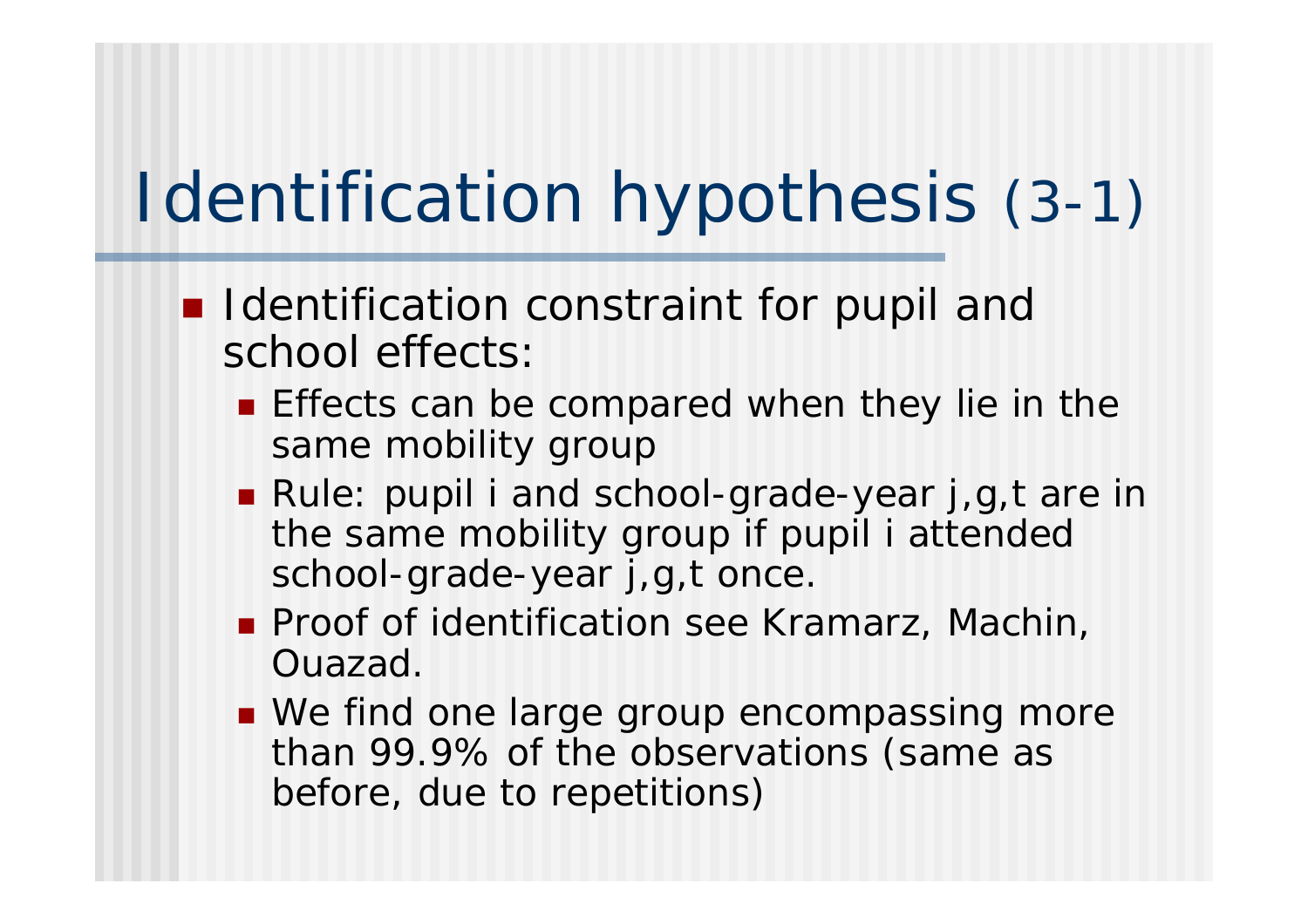# Identification hypothesis (3-2)

**Formally,**  $E(\varepsilon_1|i,J(i,1)\otimes G(i,1)\otimes 1,D_{i,f,1})$  $=0$ 

$$
E(\varepsilon_2|i, J(i,t)\otimes G(i,t)\otimes t \text{ for } t=1,2, D_{i,f,2})=0
$$

**Despare Unique difficulty up to now is the** specification: the impact of schools on achievement is similar to high and lowgrade students but unlikely to be a problem due to endogenous mobility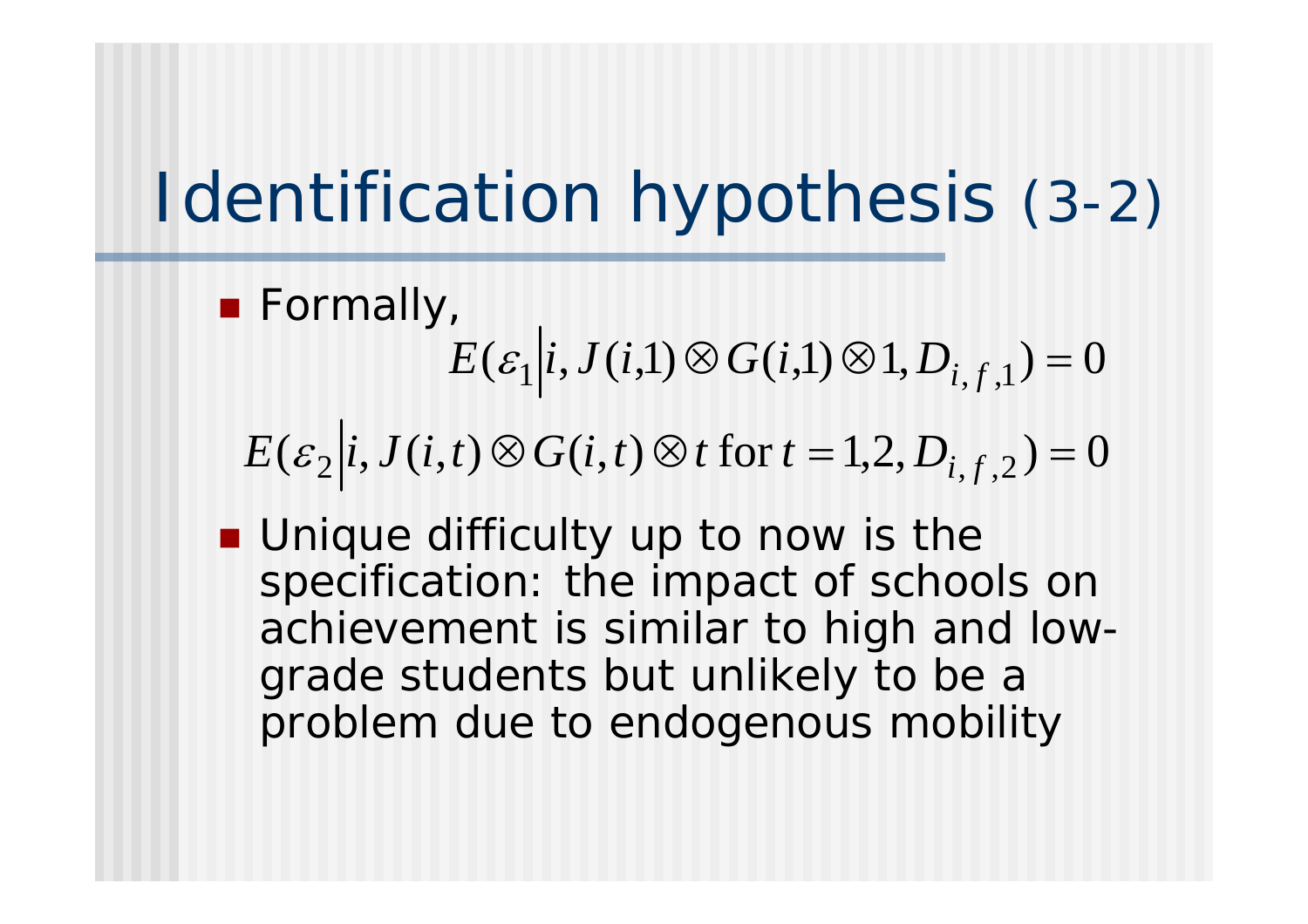# Estimation

- **First two specifications, exactly ACK.**
- **Last specification, that includes past** school-grade-year effects, is more complex:
	- **The design matrix that relates a pupil** to schools has more than one non-zero (one 1 and one λ )
	- **. The model is linear conditional on λ**
	- **If is estimated as such:**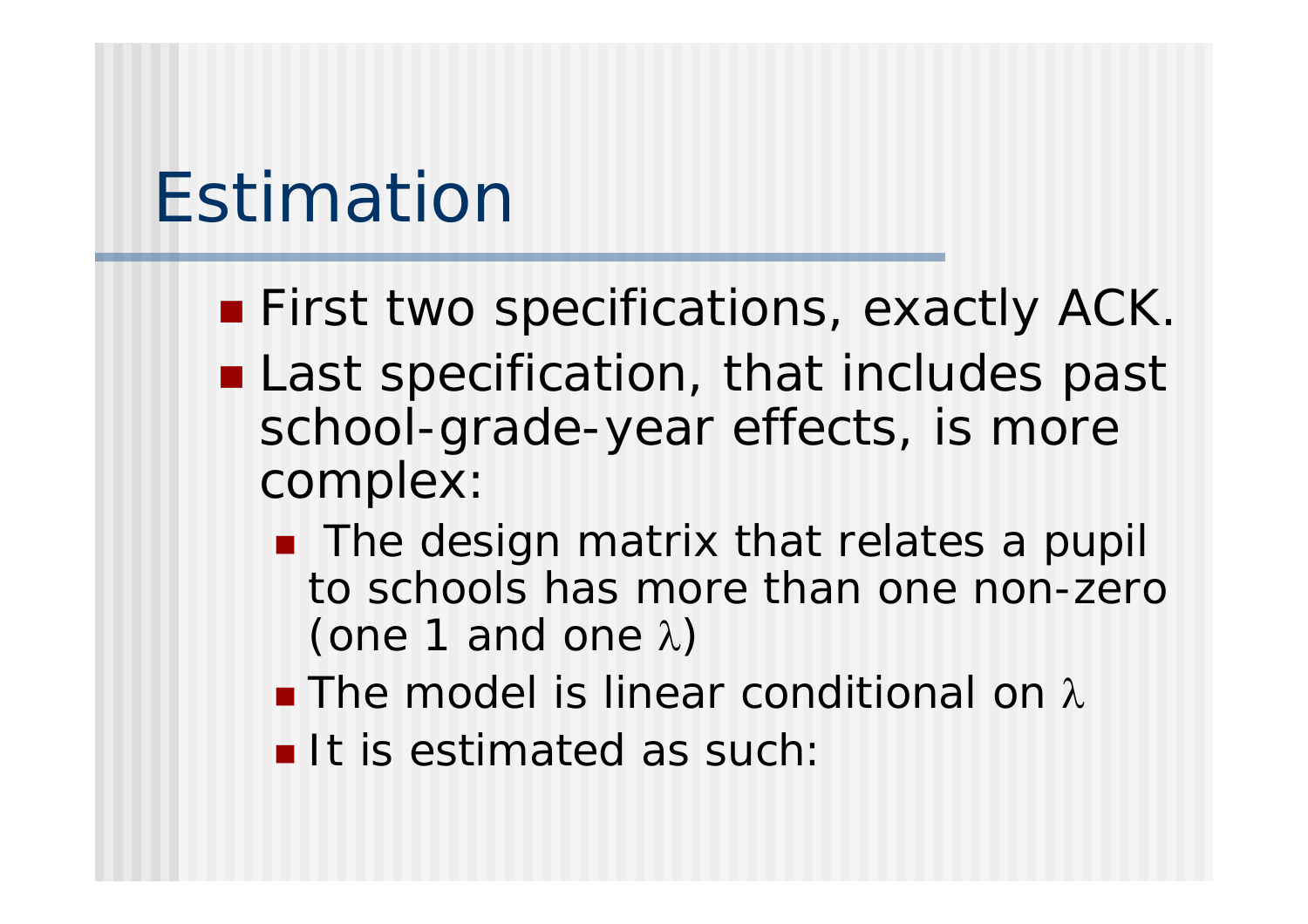#### **Estimated Residual Sum of Squares**

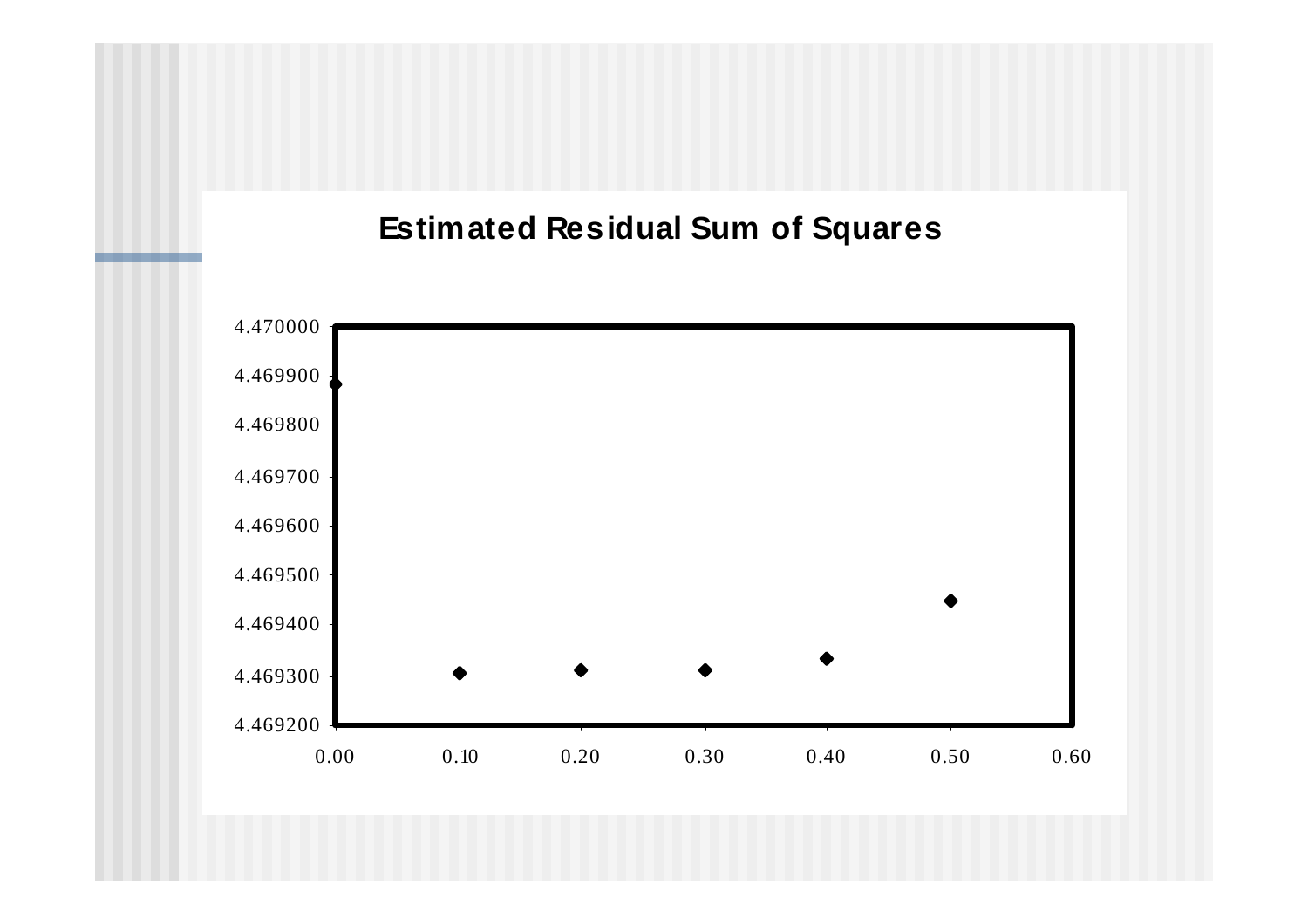# Decomposing year-group effects (1/2)

**Second-step specifications:** 

$$
\varphi_{j,g,t} = \varphi_j + E(Z|j,g,t)\gamma + G_{j,g,t}\delta + \varepsilon_{j,g,t}
$$

 $j, g, t - \varphi_j$  $\varphi_{j,g,t} = \varphi_j + E(Z|j,g,t)\gamma_1 + E(\theta|Z,j,g,t)\gamma_2 + G_{j,g,t}\delta + \varepsilon_{j,g,t}$ 

- E(Z|j,g,t) : vector of average exogenous pupil characteristics
- $\blacksquare$   $\mathsf{E}(\theta|\mathsf{Z},\mathsf{j},\mathsf{g},\mathsf{t})$  : vector of average pupil effects (conditional on observables)
- $\blacksquare$   $\gamma$  : reduced form contextual effect. It includes both the exogenous and the endogenous contextual effect.
- $\bullet$   $\phi$  *;* : school fixed effect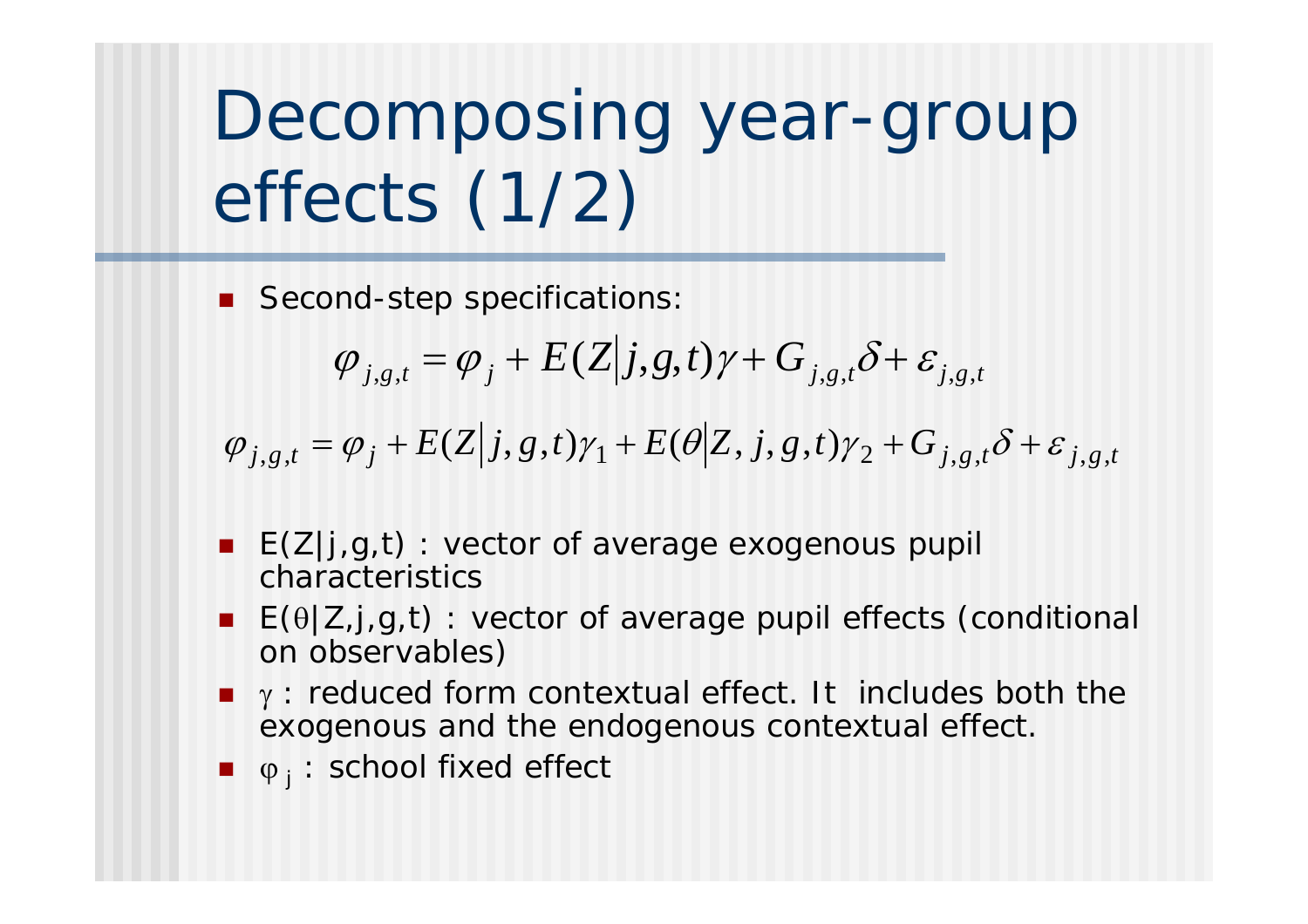Decomposing year-group effects (2/2)

**Nithin school specification:** 

 $\varphi_{j,g,t} - \varphi_{j,...} = [E(Z|j,g,t)]$  $- E(Z|j)]\gamma + [G_{_{j,g,t}} - G_{_{j,..}}]\delta + \varepsilon_{_{j,g,t}} - \varepsilon_{_{j,..}}$ 

- **Nariations in year-group composition within a** school identify peer-effects, provided they are exogenous (Hoxby 2000, Gould Lavy Paserman 2005).
- **If** In contrast to previous literature, the school effect is analysed *free of the pupil effect* (provided the specification is correct).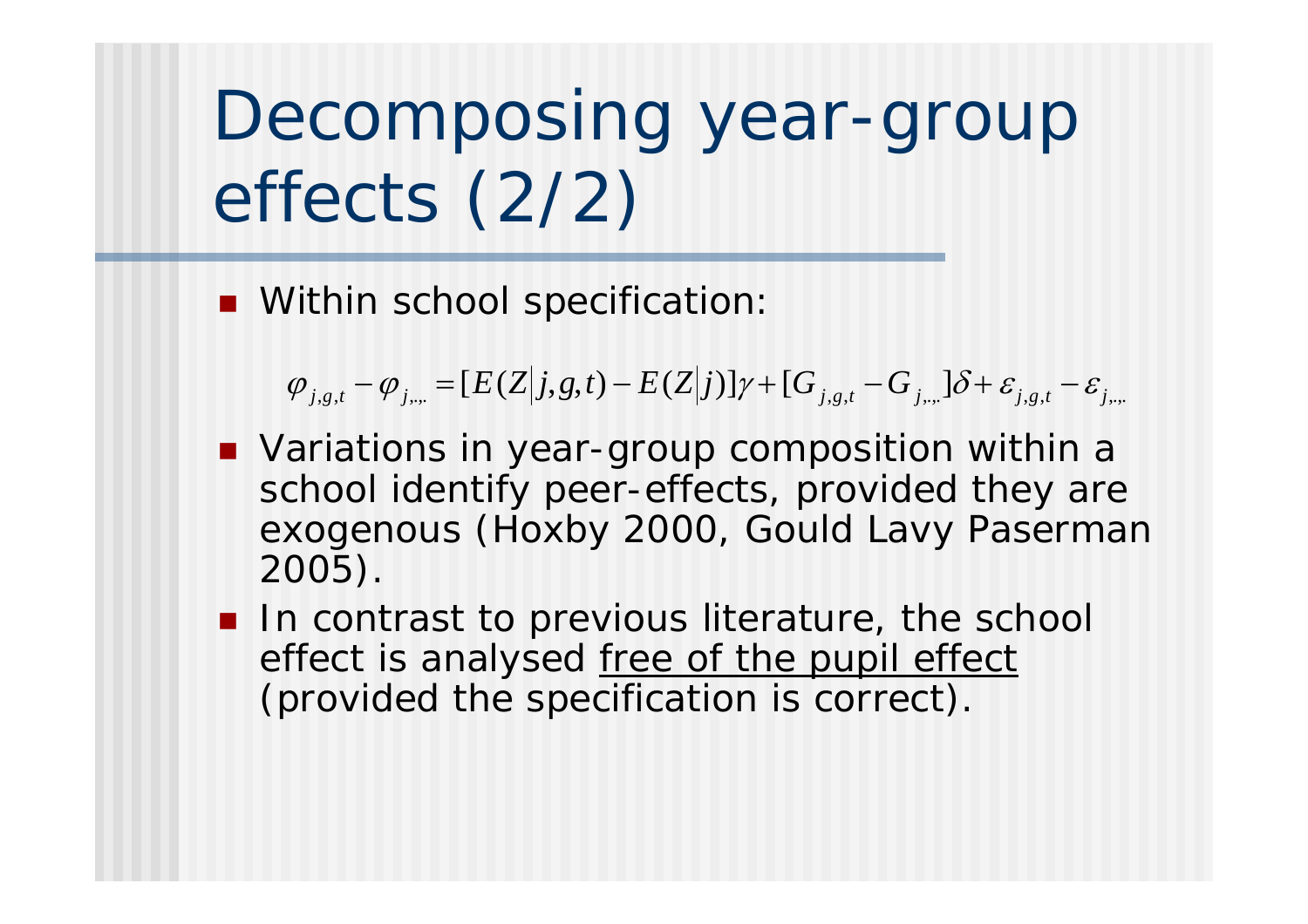# Correlation table: School Effects

|                                                              |        |           |       |          | Simple Correlation with |                  |              |
|--------------------------------------------------------------|--------|-----------|-------|----------|-------------------------|------------------|--------------|
| Variable description                                         | Mean   | Std. Dev. |       | $\theta$ | $\theta^*$              | $\theta^{\perp}$ | $\mathbf{U}$ |
| y Standardized grade                                         | 50,000 | 10,000    | 1,000 |          |                         |                  |              |
| $\theta$ , Pupil Effect                                      | 0,000  | 9,341     | 0,811 | 1,000    |                         |                  |              |
| $\theta^*$ , Observed individual heterogeneity               | 0,000  | 5,404     | 0,544 | 0,579    | 1,000                   |                  |              |
| $\theta^{\perp}$ , Unobserved individual heterogeneity 0,000 |        | 7,619     | 0,608 | 0,816    | 0,000                   | 1,000            |              |
| w, School Effects                                            | 0,031  | 1,941     | 0,121 | $-0,076$ | $-0,008$                | $-0,088$         | 1,000        |
| $ε$ , Residual                                               | 0,000  | 4,630     | 0,465 | 0,000    | 0,000                   | 0,000            | 0,000        |
|                                                              |        |           |       |          |                         |                  |              |

- **Large pupil heterogeneity, large school heterogeneity (std.** dev. 5 times larger)
- **Larger correlation between test scores and pupil effects.**
- $\blacksquare$  Note that the correlation of y and  $\theta$  is underestimated since  $\theta$  is measured with error (like usual regression with measurement error).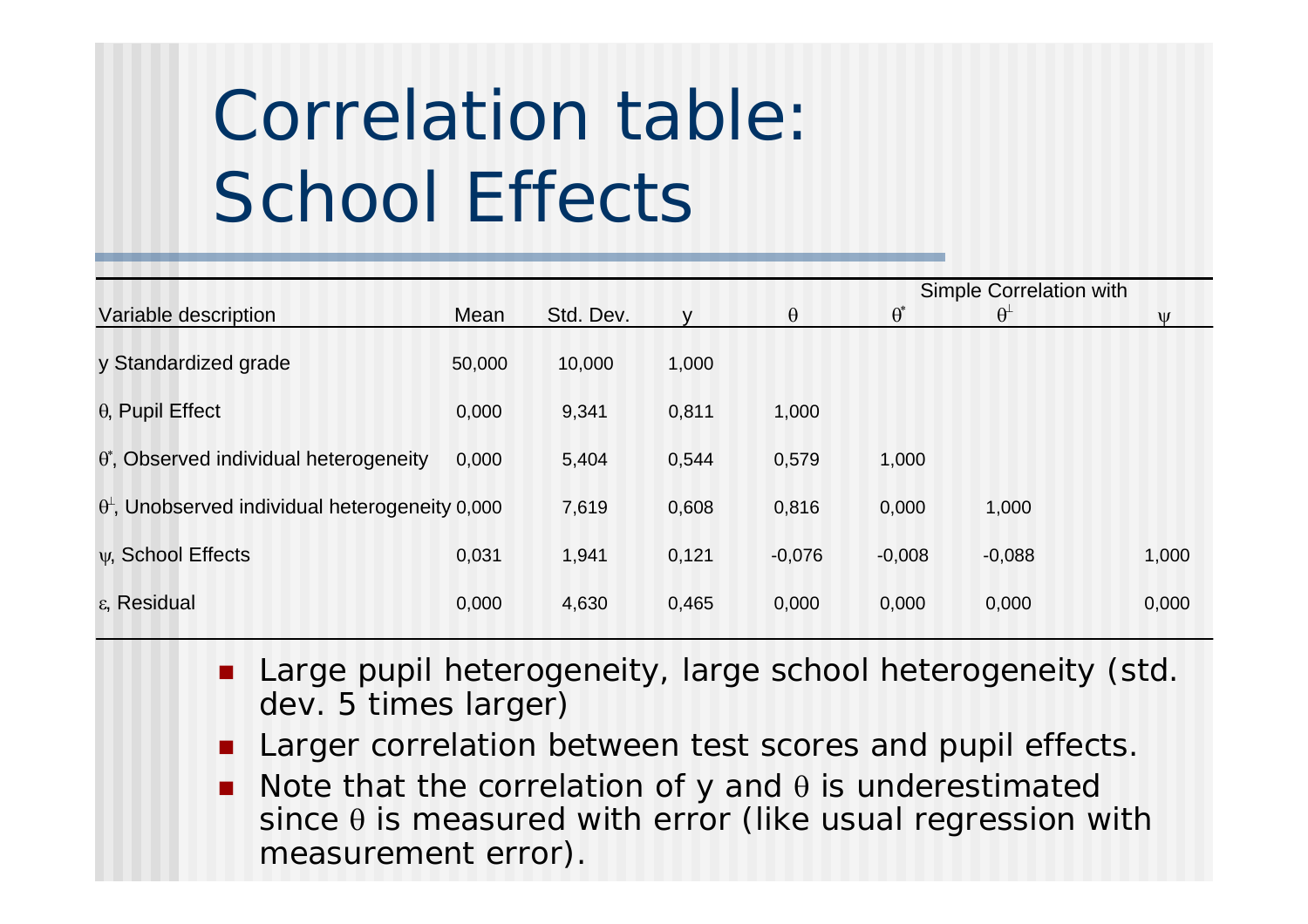# Correlation table:School-Grade Effects

|                                                        |          |           |          | Simple Correlation with |            |                  |          |                |
|--------------------------------------------------------|----------|-----------|----------|-------------------------|------------|------------------|----------|----------------|
| Variable description                                   | Mean     | Std. Dev. |          | $\theta$                | $\theta^*$ | $\theta^{\perp}$ | $\omega$ | Past $\varphi$ |
| y Standardized grade                                   | 50.000   | 10.000    | 1.000    |                         |            |                  |          |                |
| $\theta$ , Pupil Effect                                | 0.000    | 9.584     | 0.804    | 1.000                   |            |                  |          |                |
| $\theta^*$ , Observed individual heterogeneity         | $-0.094$ | 5.500     | 0.544    | 0.564                   | 1.000      |                  |          |                |
| $\theta^{\perp}$ , Unobserved individual heterogeneity | 0.094    | 7.913     | 0.573    | 0.825                   | 0.000      | 1.000            |          |                |
| φ, Year-Group Effect                                   | $-0.554$ | 3.709     | 0.111    | $-0.345$                | $-0.002$   | $-0.417$         | 1.000    |                |
| φ, Past Year-Group Effect                              | $-0.756$ | 3.774     | $-0.065$ | $-0.369$                | $-0.006$   | $-0.441$         | 0.649    | 1.000          |
| $\epsilon$ , Residual                                  | 0.000    | 0.000     | 0.449    | 0.000                   | 0.000      | 0.000            | 0.000    | 0.000          |

- Large pupil heterogeneity.
- $\overline{\phantom{a}}$  School-grade heterogeneity is larger than school heterogeneity
- **Large correlation between pupil effects and the test score**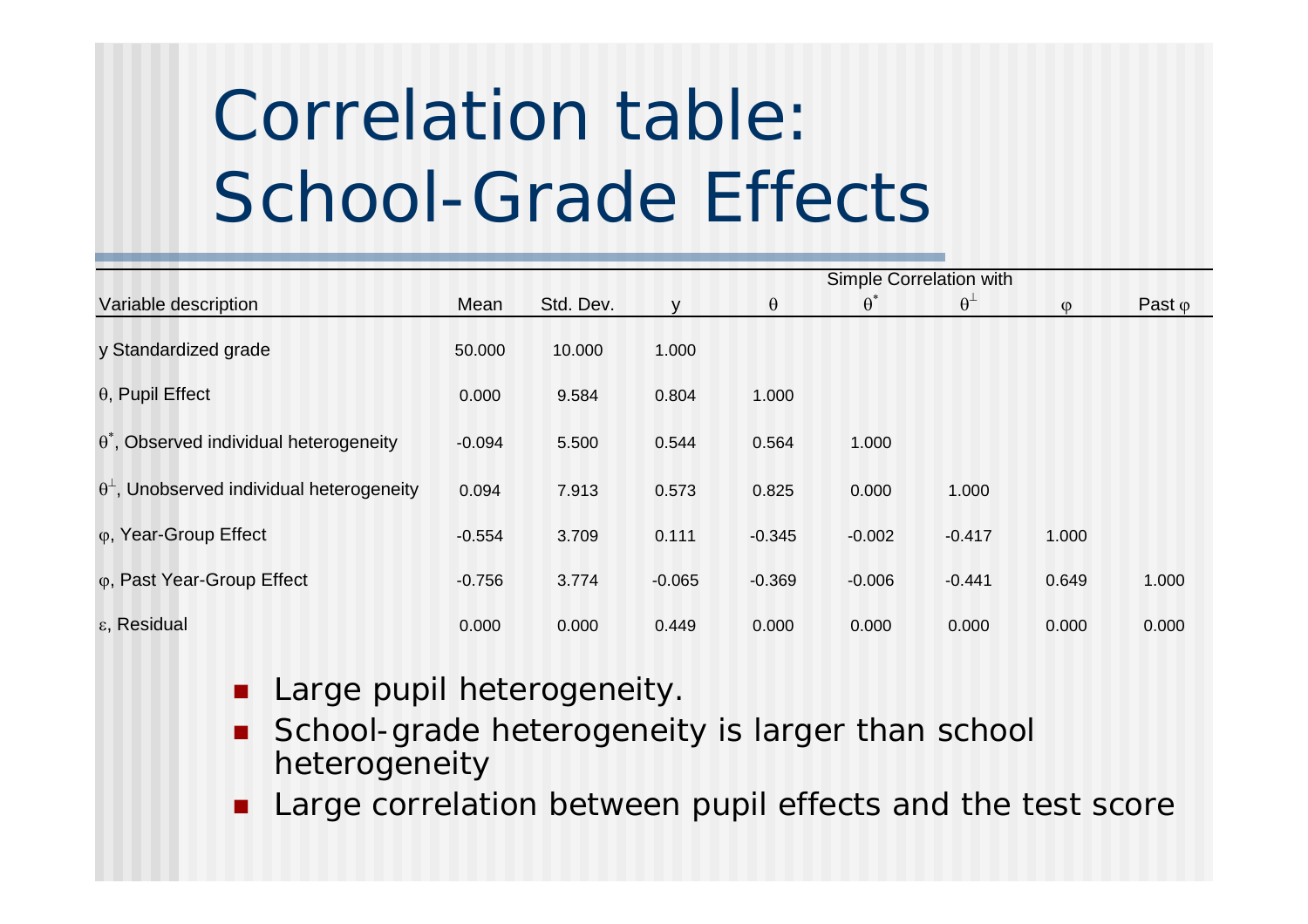#### Correlation Table: Current and Past School-Grade effects (estimated λ=0.1)

|                                                        |           |           | Simple Correlation with |          |            |                  |          |                |  |  |
|--------------------------------------------------------|-----------|-----------|-------------------------|----------|------------|------------------|----------|----------------|--|--|
| Variable description                                   | Mean      | Std. Dev. |                         | $\theta$ | $\theta^*$ | $\theta^{\perp}$ | $\omega$ | Past $\varphi$ |  |  |
| y Standardized grade                                   | 50.000    | 10.000    | 1.000                   |          |            |                  |          |                |  |  |
| $\theta$ , Pupil Effect                                | 0.000     | 9.875     | 0.765                   | 1.000    |            |                  |          |                |  |  |
| $\theta^*$ , Observed individual heterogeneity         | $-0.142$  | 5.554     | 0.543                   | 0.552    | 1.000      |                  |          |                |  |  |
| $\theta^{\perp}$ , Unobserved individual heterogeneity | 0.142     | 8.239     | 0.557                   | 0.834    | 0.000      | 1.000            |          |                |  |  |
| $\varphi$ , Year-Group Effect                          | $-3.370$  | 21.730    | 0.011                   | $-0.149$ | 0.000      | $-0.179$         | 1.000    |                |  |  |
| $\varphi$ , Past Year-Group Effect                     | $-28.894$ | 7.018     | $-0.051$                | $-0.442$ | $-0.007$   | $-0.523$         | 0.861    | 1.000          |  |  |
| $\epsilon$ , Residual                                  | 0.000     | 4.469     | 0.450                   | 0.007    | 0.000      | 0.000            | 0.000    | 0.000          |  |  |

- Past-school-grade effect only enters KS 2 results (mean has no clear meaning except progress for those who repeat, more on this later)
- Similar reason for large Stdev for the grade-school effect
- П No correction for estimated effects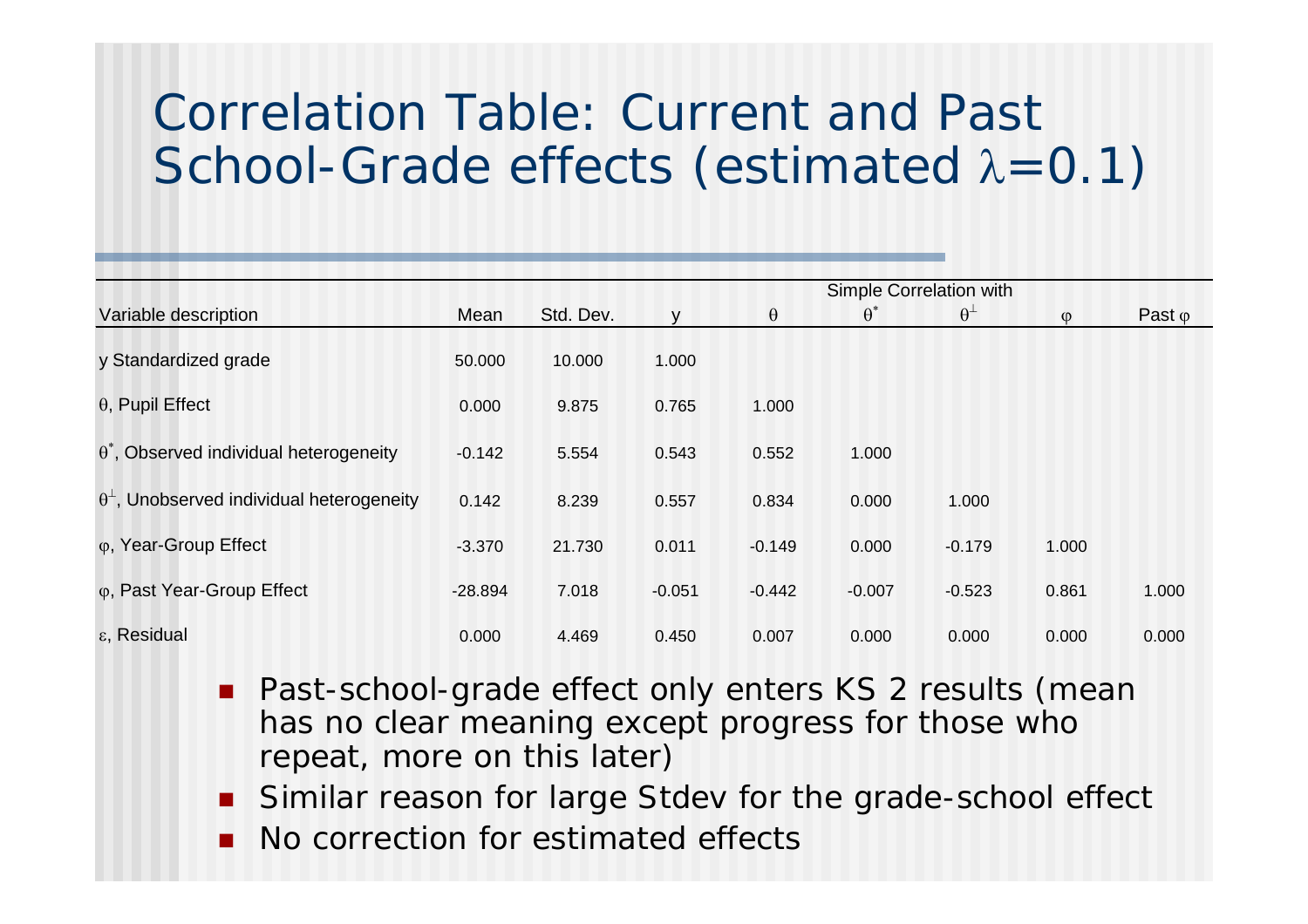|                                  | <b>School Effects</b> | Year-Group Effects | Past YG Effect |
|----------------------------------|-----------------------|--------------------|----------------|
| Boy                              | 0.219                 | 0.209              | 0.207          |
|                                  | (0.011)               | (0.012)            | (0.013)        |
| <b>Free School Meal Status</b>   | $-4.113$              | $-4.106$           | $-4.190$       |
|                                  | (0.016)               | (0.016)            | (0.017)        |
| English language                 | 1.655                 | 2.210              | 2.757          |
|                                  | (0.035)               | (0.034)            | (0.035)        |
| <b>Special Educational Needs</b> | $-11.086$             | $-11.269$          | $-11.280$      |
|                                  | (0.016)               | (0.015)            | (0.015)        |
| Month of Birth                   | $-0.278$              | $-0.279$           | $-0.281$       |
|                                  | (0.002)               | (0.002)            | (0.002)        |
| <b>Ethnicity</b>                 |                       |                    |                |
| Chinese                          | 2.769                 | 3.014              | 3.043          |
|                                  | (0.109)               | (0.112)            | (0.117)        |
| Mixed                            | $-1.417$              | $-1.527$           | $-1.690$       |
|                                  | (0.042)               | (0.045)            | (0.047)        |
| Indian                           | 0.695                 | 0.983              | 1.289          |
|                                  | (0.049)               | (0.050)            | (0.052)        |
| White                            | Ref.                  | Ref.               | Ref.           |
| Bangladeshi                      | $-1.760$              | $-1.723$           | $-1.504$       |
|                                  | (0.072)               | (0.070)            | (0.073)        |
| <b>Black African</b>             | $-1.141$              | $-1.595$           | $-2.066$       |
|                                  | (0.058)               | (0.054)            | (0.056)        |
| Pakistani                        | $-2.771$              | $-2.292$           | $-2.010$       |
|                                  | (0.051)               | (0.049)            | (0.051)        |
| <b>Black Other</b>               | 0.483                 | 0.354              | 0.199          |
|                                  | (0.083)               | (0.084)            | (0.087)        |
| Other                            | $-0.166$              | $-0.277$           | $-0.388$       |
|                                  | (0.031)               | (0.031)            | (0.033)        |
| <b>Black Carribean</b>           | $-1.542$              | $-1.779$           | $-2.071$       |
|                                  | (0.050)               | (0.050)            | (0.052)        |
| Other controls                   |                       | Cohort dummies     |                |
| R-Squared                        | 0.335                 | 0.325              | 0.311          |
| <b>F</b> Statistic               | 46,257.00             | 53,534.28          | 50,214.12      |
| Number of Pupils                 | 1,783,281             | 1,783,281          | 1,783,281      |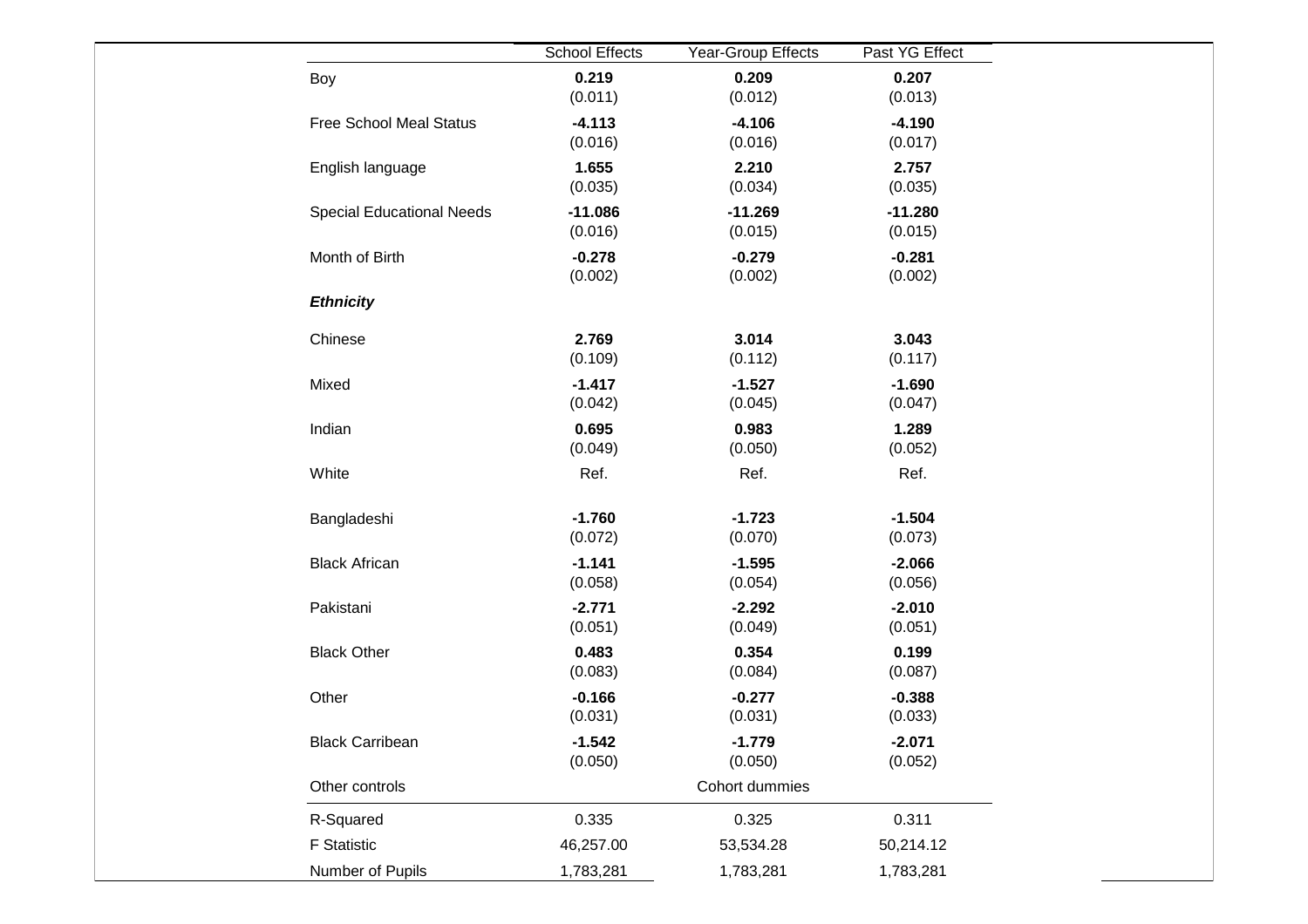# Analysis of pupil effects

- **Filter School Meal Status: the pupil effect** is around 41% of a standard deviation lower.
- Gender: boys have only a moderately higher effect (better in maths & science, but weaker in English)
- The month of birth has a negative impact on the pupil effect.
- **Ethnicities are ranked in the same way as** in descriptive statistics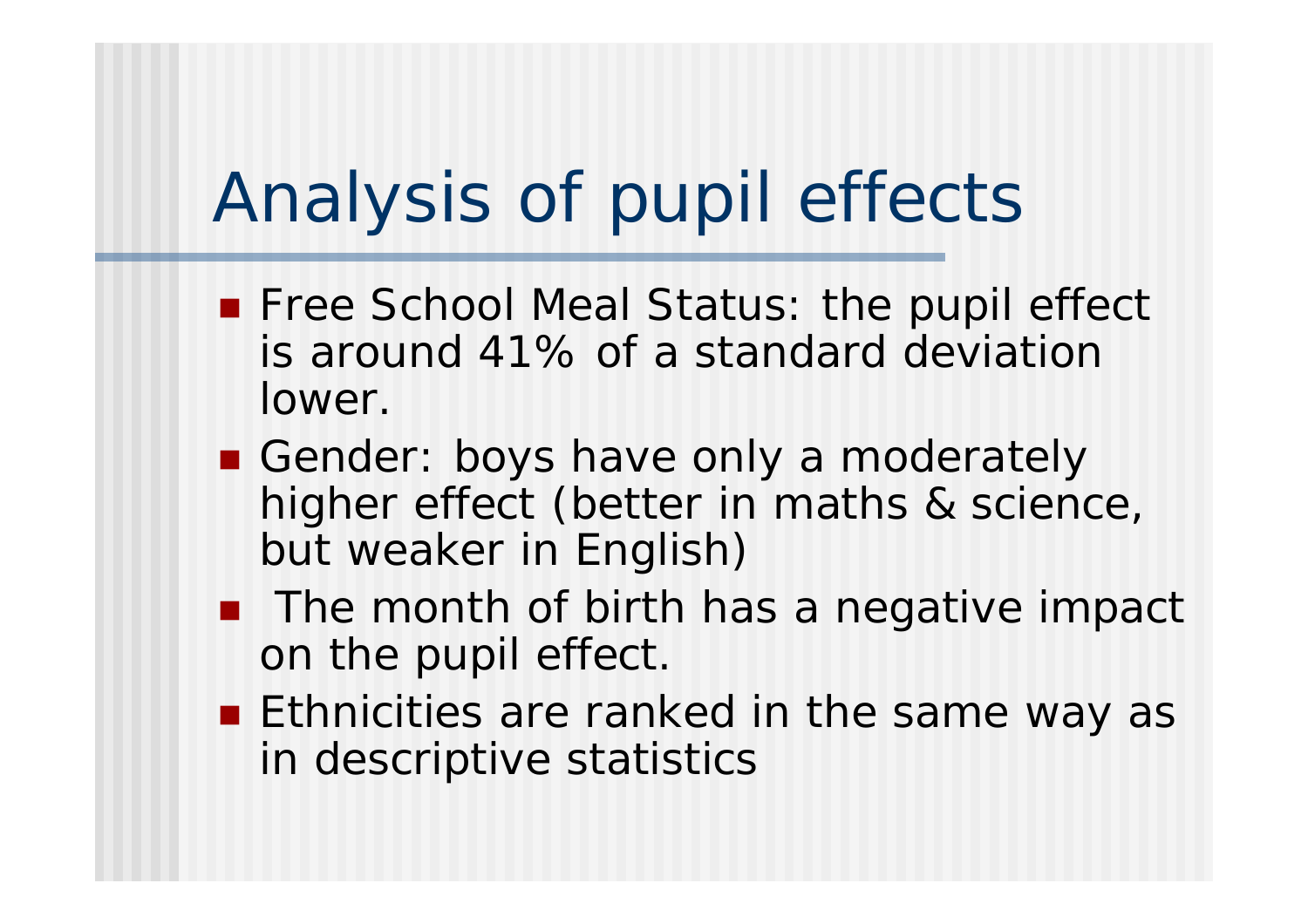|                                  | Specification |                                       |                                 |                                          |  |  |  |  |
|----------------------------------|---------------|---------------------------------------|---------------------------------|------------------------------------------|--|--|--|--|
|                                  |               | <b>Current School-Grade Effect</b>    | <b>Past School-Grade Effect</b> |                                          |  |  |  |  |
|                                  |               | $\varphi_{j,g,t}$ School-Grade Effect |                                 | <b><i>Φj,g,t School-Grade Effect</i></b> |  |  |  |  |
|                                  |               | Coefficients for                      | Coefficients for                |                                          |  |  |  |  |
|                                  | observables   | unobservables                         | observables                     | unobservables                            |  |  |  |  |
|                                  | $Z_{j,g,t}$   | $E(\theta^{\perp}   j, g, t, X)$      | $Z_{j,g,t}$                     | $E(\theta^{\perp}   j, g, t, X)$         |  |  |  |  |
| <b>School Composition</b>        |               |                                       |                                 |                                          |  |  |  |  |
| % with English as first language | $-1.267$      | $-0.007$                              | $-1.454$                        | $-0.029$                                 |  |  |  |  |
|                                  | (0.196)       | (0.009)                               | (0.187)                         | (0.004)                                  |  |  |  |  |
| % with Free School Meal          | 0.197         | 0.003                                 | 0.388                           | 0.007                                    |  |  |  |  |
|                                  | (0.139)       | (0.005)                               | (0.134)                         | (0.002)                                  |  |  |  |  |
| % with Special Needs             | 2.686         | 0.027                                 | 3.531                           | 0.016                                    |  |  |  |  |
|                                  | (0.275)       | (0.007)                               | (0.115)                         | (0.002)                                  |  |  |  |  |
| % of Boys                        | $-0.341$      | $-0.638$                              | $-0.571$                        | 0.003                                    |  |  |  |  |
|                                  | (0.127)       | (0.043)                               | (0.089)                         | (0.001)                                  |  |  |  |  |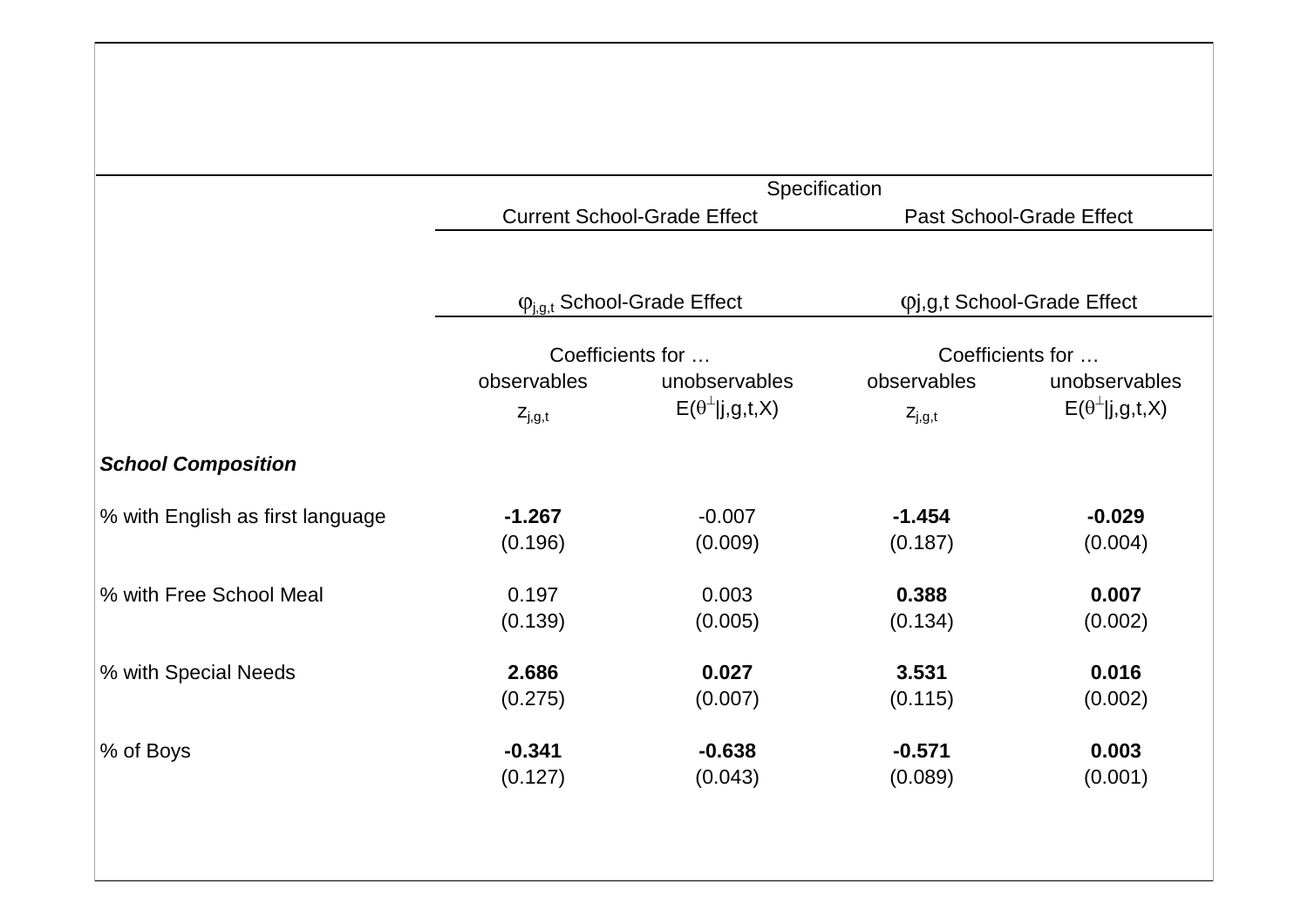#### *Ethnic composition*

| % Chinese                   | $-0.455$ | $-0.012$ | $-0.719$ | $-0.008$ |  |
|-----------------------------|----------|----------|----------|----------|--|
|                             | (0.935)  | (0.003)  | (0.941)  | (0.003)  |  |
| % Mixed                     | 1.069    | $-0.002$ | 1.547    | 0.006    |  |
|                             | (0.341)  | (0.007)  | (0.301)  | (0.002)  |  |
| % Indian                    | 1.075    | $-0.015$ | 1.357    | $-0.019$ |  |
|                             | (0.457)  | (0.008)  | (0.456)  | (0.004)  |  |
| % White                     | Ref.     | Ref.     | Ref.     | Ref.     |  |
| % Bangladeshi               | 0.167    | $-0.022$ | 0.296    | $-0.017$ |  |
|                             | (0.755)  | (0.008)  | (0.750)  | (0.007)  |  |
| % Black African             | 0.002    | 0.003    | $-0.040$ | 0.010    |  |
|                             | (0.481)  | (0.004)  | (0.497)  | (0.003)  |  |
| % Pakistani                 | 0.848    | $-0.004$ | 1.158    | $-0.011$ |  |
|                             | (0.482)  | (0.007)  | (0.501)  | (0.005)  |  |
| % Black Other               | $-0.024$ | $-0.010$ | $-0.125$ | 0.003    |  |
|                             | (0.570)  | (0.005)  | (0.569)  | (0.003)  |  |
| % Other                     | 0.281    | $-0.004$ | 0.343    | 0.004    |  |
|                             | (0.120)  | (0.008)  | (0.111)  | (0.003)  |  |
| % Black Carribean           | $-0.410$ | 0.005    | $-0.095$ | 0.023    |  |
|                             | (0.475)  | (0.006)  | (0.480)  | (0.004)  |  |
| <b>School Fixed Effects</b> |          | Yes      |          | Yes      |  |
| Key Stage dummies           |          | Yes      | Yes      |          |  |
| Year dummies                |          | Yes      | Yes      |          |  |
| D. Caughad                  |          | 0.7044   | 0.00     |          |  |

0 7614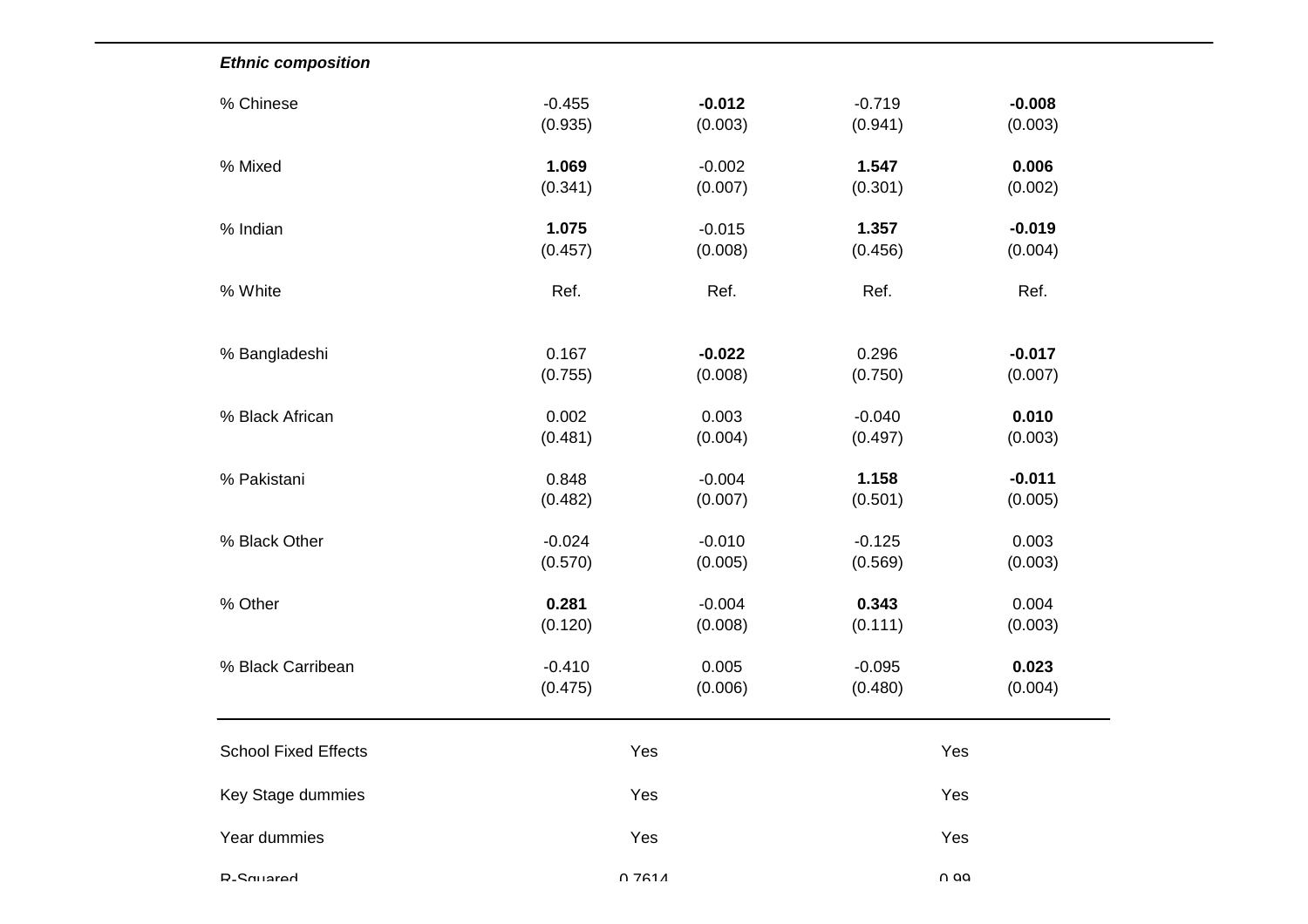# Analysis of school-gradeyear effects (1)

- **Introducing past school-grade effects** increases (a lot) the R-square.
- The unobservable pupil effects in the school-grade matter (R-square goes from 0.61 to 0.76 in specification without past effects, from 0.30 without school effects).
- We have no clear intuition of what they mean, since we are not used to reason conditional on pupils' quality but…

■ Note that

$$
\Delta y = \varphi_2 - (1 - \lambda)\varphi_1 + \Delta \varepsilon
$$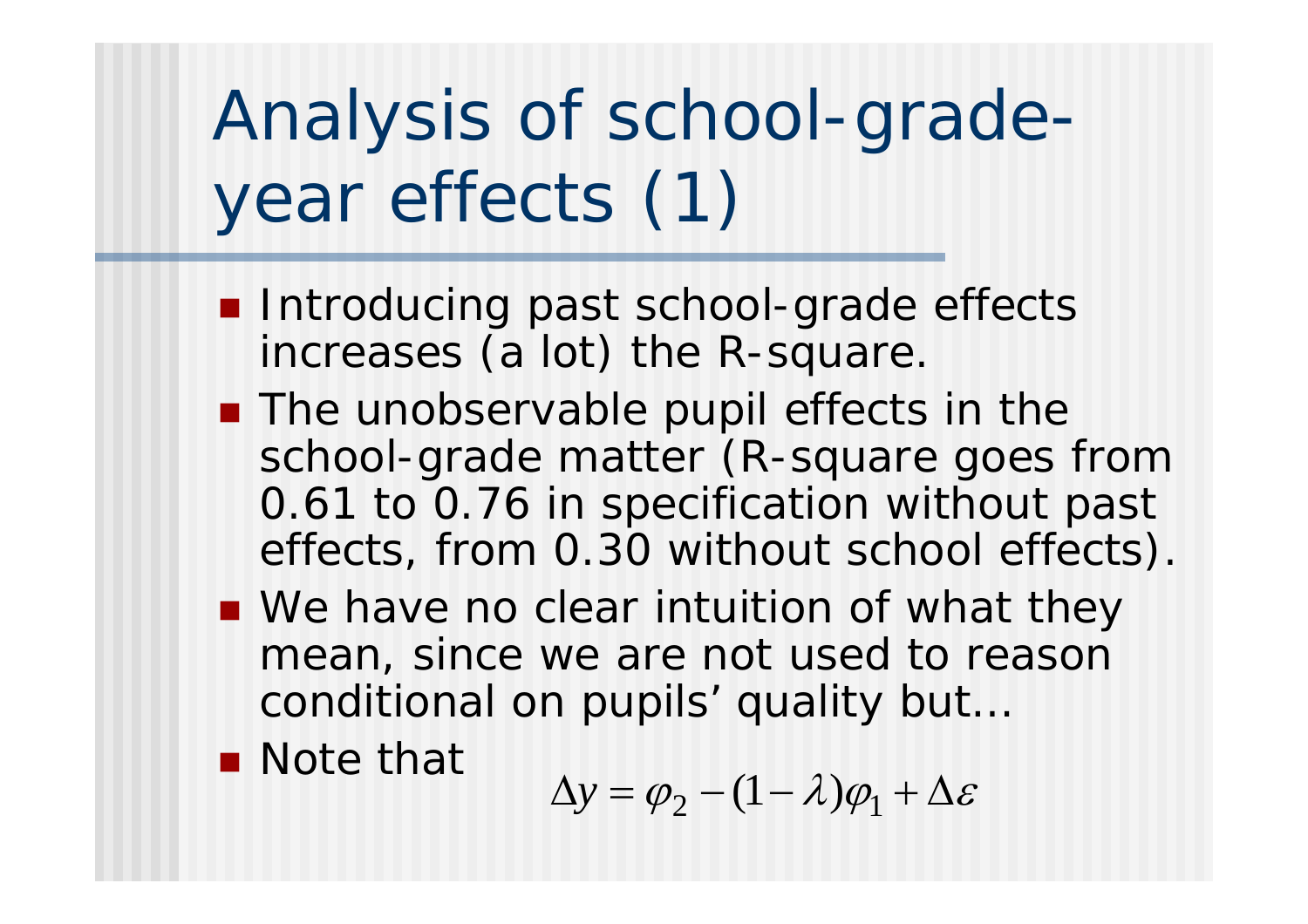# Analysis of school-gradeyear effects (2)

- The KS1 and KS2 school-grade effects are very highly correlated. Assume they are equal:  $\Delta {\rm v} =$  $y = \lambda \varphi_1 + \Delta \varepsilon$
- **Then, we capture in the school-grade** effects the students' ability to make progress:
	- **.** Close to zero in average for the usual guy
	- **Positive for those who come from an** immigration background
	- **Strong for those who repeated for some** reason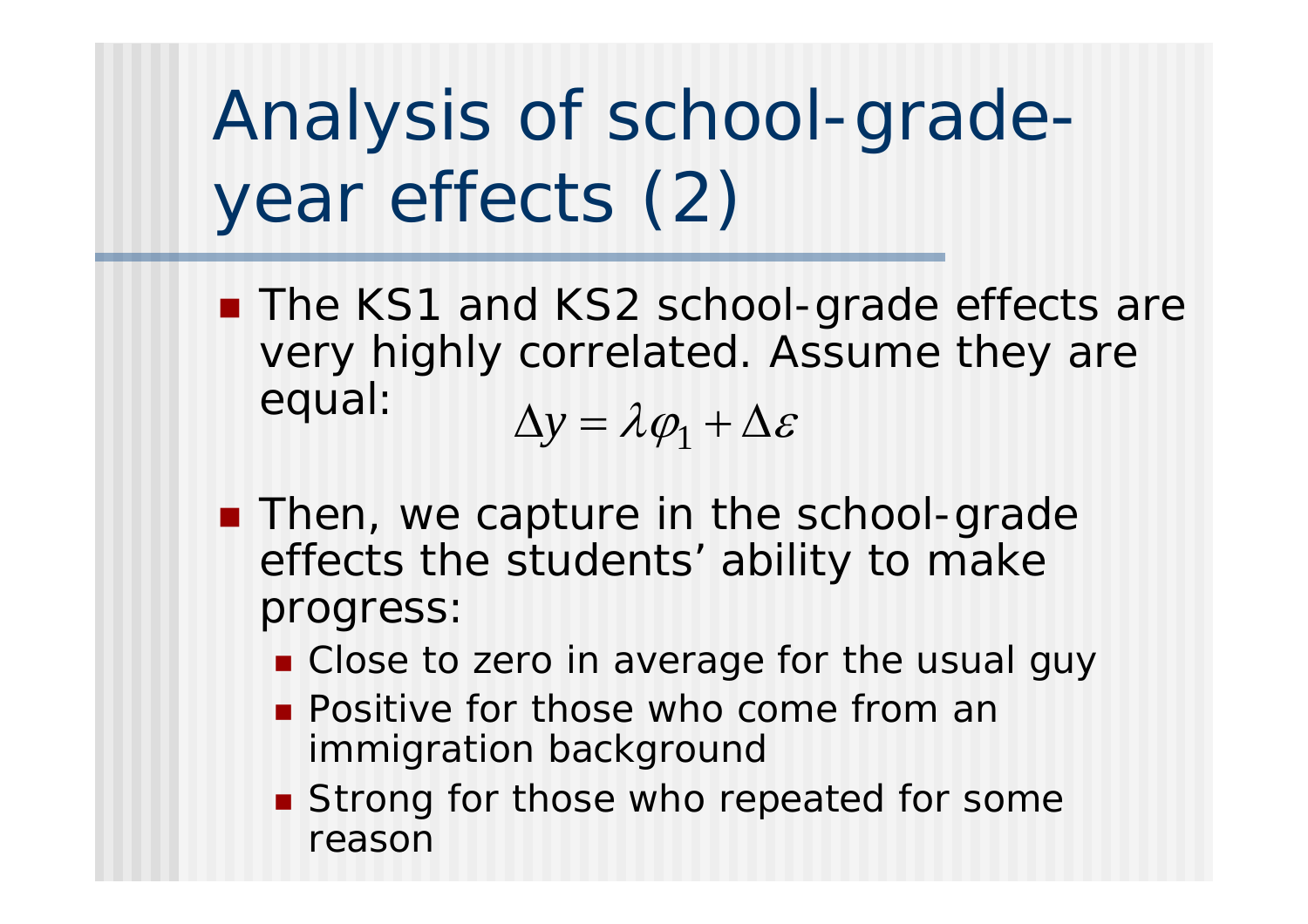| <b>Baseline Specification</b>     | <b>School Effects</b> |                     | Year-Group Effects                          | Past and Current<br>Year-group Effects                                                          |                      |  |
|-----------------------------------|-----------------------|---------------------|---------------------------------------------|-------------------------------------------------------------------------------------------------|----------------------|--|
| <b>Peer Effects Specification</b> |                       |                     | and unobservables                           | With Peers' observables With Peers' observables With Peers' observables With Peers' observables | and unobservables    |  |
|                                   |                       |                     | Dependent variable : $\psi_i$ School Effect |                                                                                                 |                      |  |
| <b>School Status</b>              |                       |                     |                                             |                                                                                                 |                      |  |
| Community                         | Ref.                  | Ref.                | Ref.                                        | Ref.                                                                                            | Ref.                 |  |
| <b>Voluntary Aided</b>            | 0.214<br>(0.002)      | $-0.266$<br>(0.048) | 1.143<br>(0.034)                            | 0.364<br>(0.044)                                                                                | 1.303<br>(0.041)     |  |
| <b>Voluntary Controlled</b>       | $-0.375$<br>(0.002)   | $-0.266$<br>(0.048) | 0.445<br>(0.050)                            | $-0.316$<br>(0.052)                                                                             | 0.582<br>(0.052)     |  |
| Foundation                        | 0.007<br>(0.004)      | $-0.007$<br>(0.102) | 0.612<br>(0.112)                            | 0.000<br>(0.103)                                                                                | 0.776<br>(0.124)     |  |
| <b>Community Special</b>          | $-3.191$<br>(0.009)   | $-0.916$<br>(0.194) | $-12.461$<br>(0.219)                        | $-1.146$<br>(0.309)                                                                             | $-15.853$<br>(0.188) |  |
| Non-Maintained Special            | $-5.679$<br>(0.066)   | $-4.569$<br>(1.006) | $-12.087$<br>(0.693)                        | $-4.830$<br>(1.004)                                                                             | $-14.395$<br>(0.742) |  |
| <b>Foundation Special</b>         | 0.825<br>(0.028)      | $-3.752$<br>(1.129) | $-14.241$<br>(0.450)                        | $-4.183$<br>(1.162)                                                                             | $-17.500$<br>(0.406) |  |
| R-Squared                         | 0.02                  | 0.01                | 0.21                                        | 0.01                                                                                            | 0.27                 |  |
| <b>F</b> Statistic                | 14523.01              | 25.70               | 435.52                                      | 25.62                                                                                           | 815.76               |  |
| Number of schools                 | 20,708                | 20,708              | 20,708                                      | 20,708                                                                                          | 20,708               |  |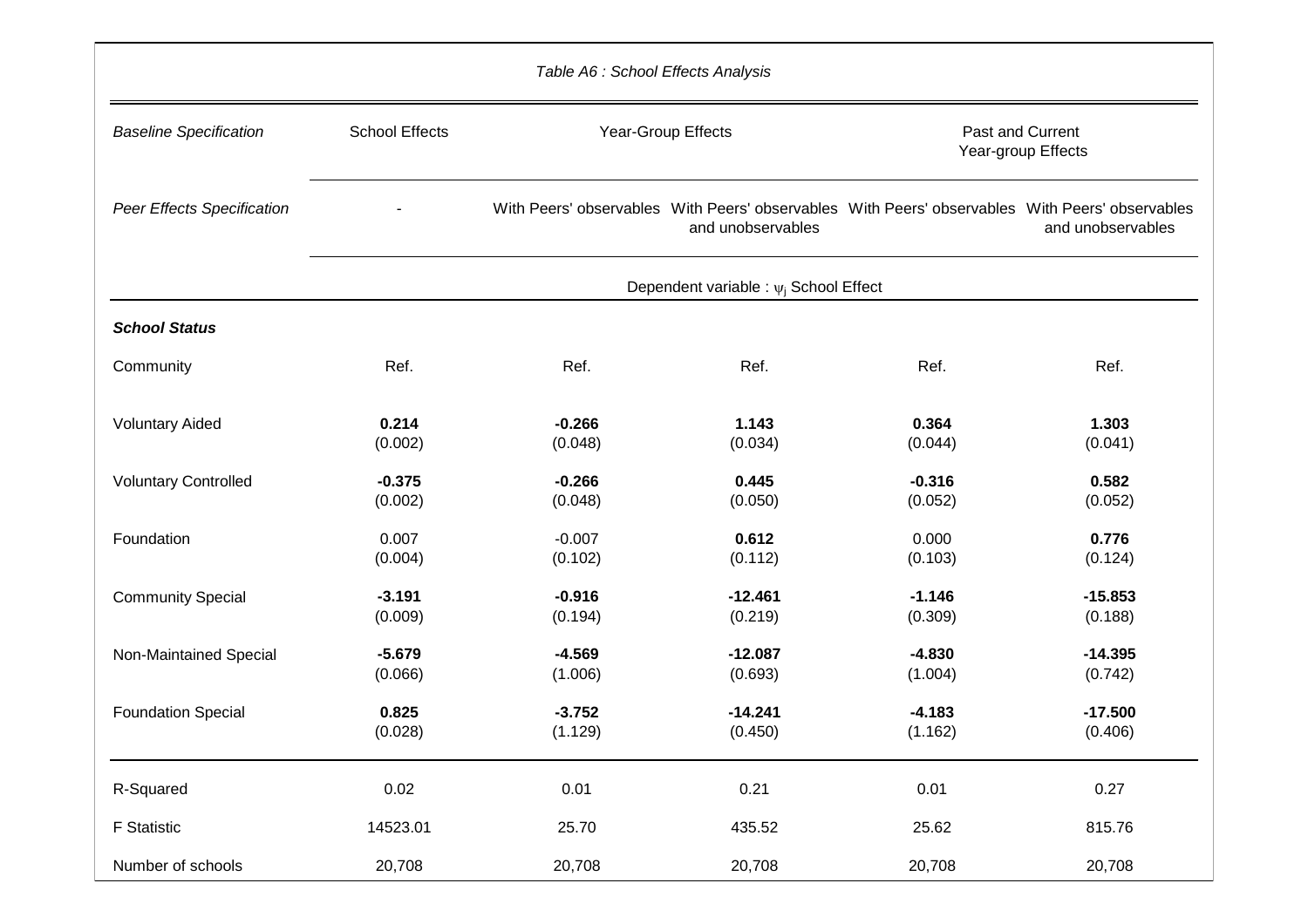## Analysis of school effects

- Unobservable pupil effects explain a large fraction of the variance.
- **Special needs schools have, as expected,** very large and negative school effects.
- **Their increase in magnitude is a** manifestation of the negative correlation between pupil and school-grade effects.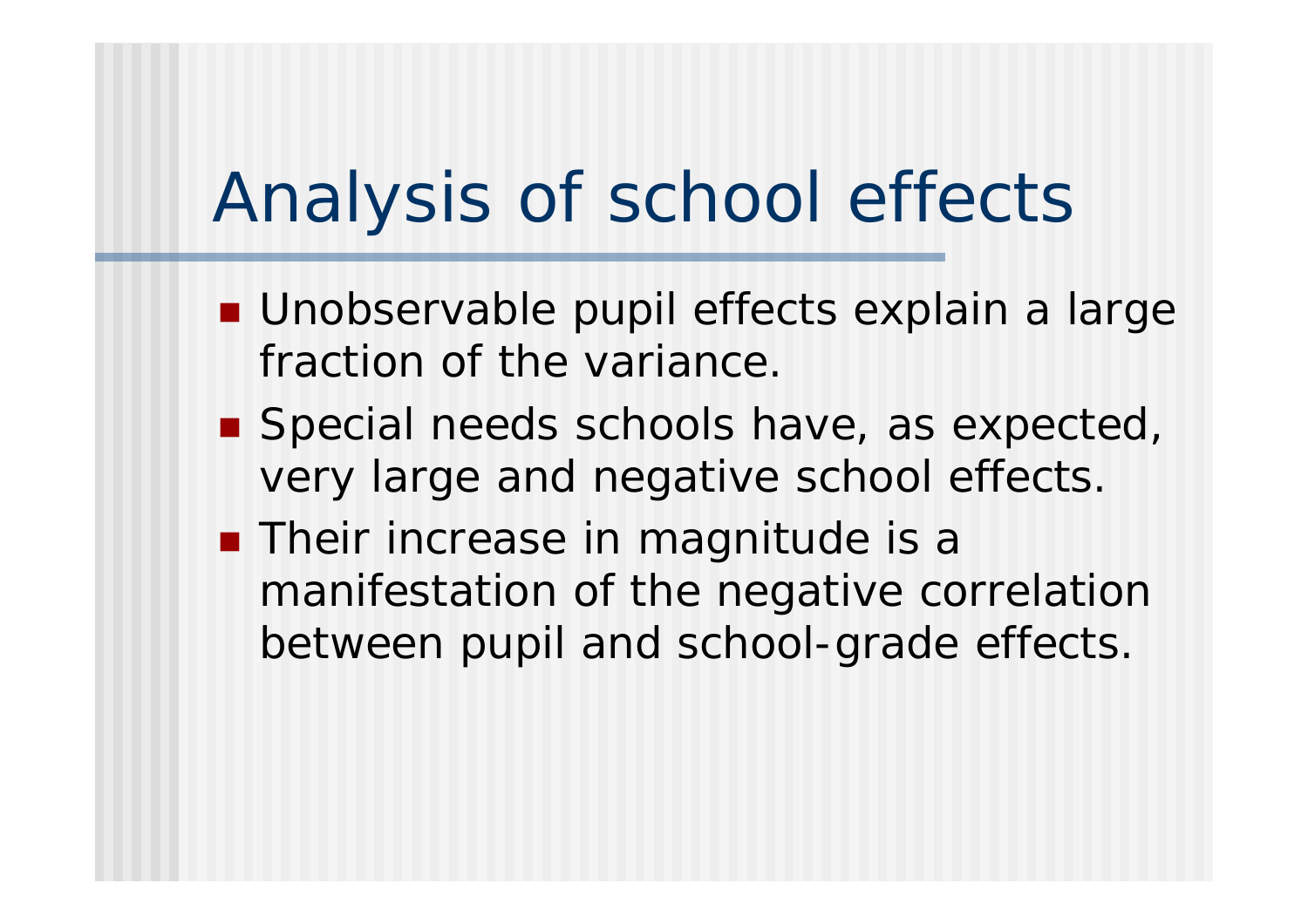|                               |                |             | <b>School Effect at age 11</b> |             |              |
|-------------------------------|----------------|-------------|--------------------------------|-------------|--------------|
| <b>School Effect at age 7</b> |                |             | Quartiles of $\psi_{J(i,2)}$   |             |              |
| Quartiles of $\psi_{J(i,1)}$  | Q <sub>1</sub> | Q2          | Q3                             | Q4          |              |
| Q <sub>1</sub>                | 277,193        | 38,216      | 32,106                         | 17,968      | 365,483      |
|                               | $(62.02\%)$    | $(8.74\%)$  | (7.70%                         | $(4.96\% )$ | (21.98%)     |
| Q2                            | 51,554         | 276,071     | 36,508                         | 21,006      | 385,139      |
|                               | $(11.54\%)$    | (63.12%)    | $(8.76\%)$                     | (5.80%      | $(23.16\%)$  |
| Q3                            | 53,467         | 50,163      | 281,237                        | 30,321      | 415,188      |
|                               | $(11.96\%)$    | (11.47%)    | (67.49%)                       | $(8.38\%)$  | (24.97%)     |
| Q4                            | 64,709         | 72,919      | 66,881                         | 292,731     | 497,240      |
|                               | $(3.89\%)$     | $(4.38\% )$ | $(4.02\% )$                    | $(80.86\%)$ | $(29.90\%)$  |
|                               | 446,923        | 437,369     | 416,732                        | 362,026     | 1,663,050    |
|                               | (26.87%)       | $(26.30\%)$ | $(25.06\%)$                    | (21.77%)    | $(100.00\%)$ |

*Table A7 :School Mobility between ages 7 and 11 (using observations of English test scores)*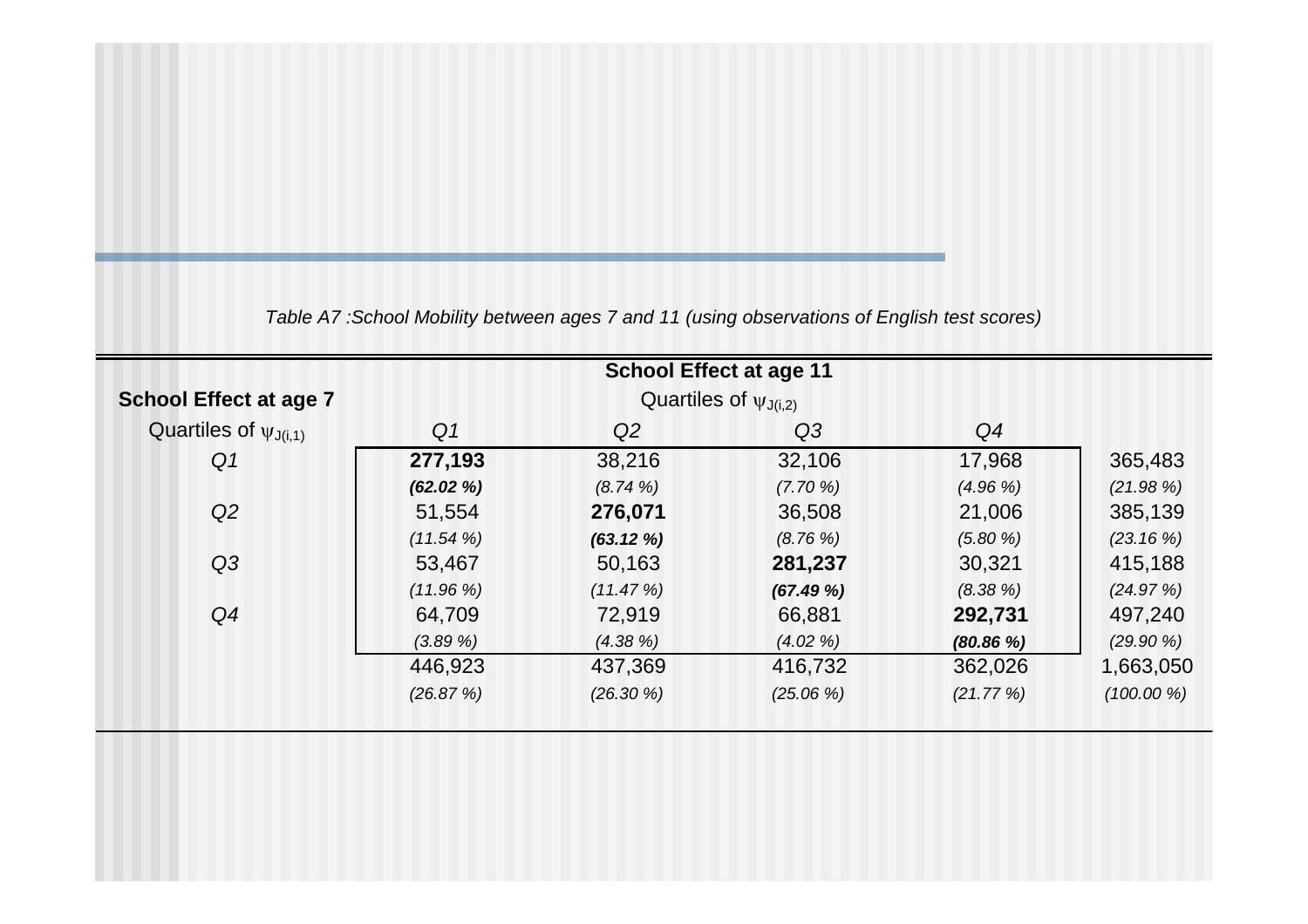# Concluding Remarks (1)

- **Results suggest that pupils are much more** heterogeneous than schools. *(Around 1.5 and 2 times more variance)*
- **Pupil effects are more correlated with test scores** than School or School-Grade effects
- **Nariations in social composition -- observed and** unobserved -- explain a large share of the variance in school-grade effects.
- **Unobserved pupil effects explain a very large** share of the explained component of school effects.
- **This suggests a ranking of inputs: (i) pupil** background and ability (ii) school composition (iii) school time-invariant inputs